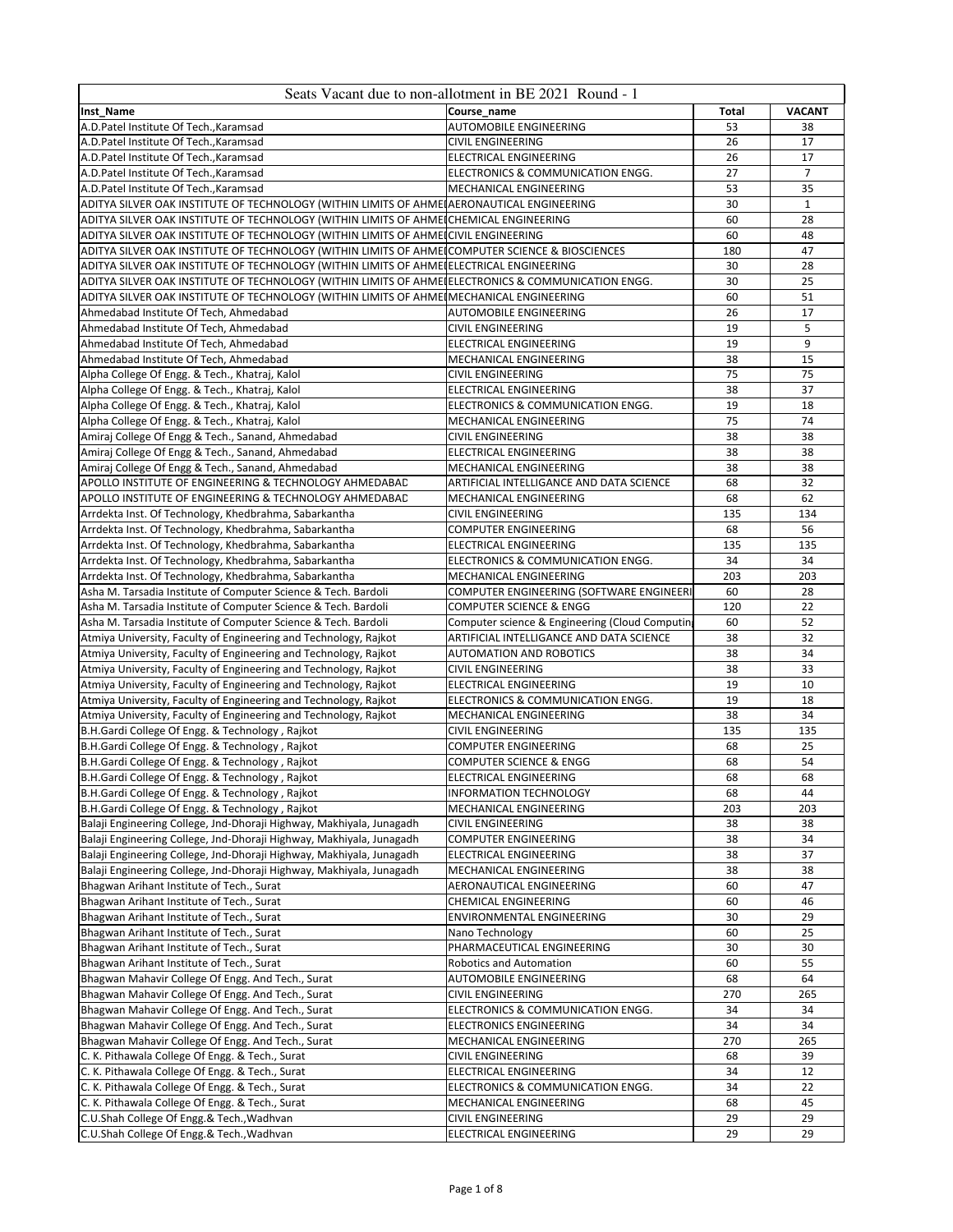|                                                                                                                                                                                                              | Seats Vacant due to non-allotment in BE 2021 Round - 1      |                      |               |
|--------------------------------------------------------------------------------------------------------------------------------------------------------------------------------------------------------------|-------------------------------------------------------------|----------------------|---------------|
| Inst_Name                                                                                                                                                                                                    | Course name                                                 | <b>Total</b>         | <b>VACANT</b> |
| C.U.Shah College Of Engg.& Tech., Wadhvan                                                                                                                                                                    | MECHANICAL ENGINEERING                                      | 28                   | 28            |
| Central Institute of Petrochemicals Engineering & Technology                                                                                                                                                 | <b>Manufacaturing Engineering</b>                           | 68                   | 66            |
| Central Institute of Petrochemicals Engineering & Technology                                                                                                                                                 | PLASTIC ENGINEERING                                         | 68                   | 63            |
| Central Institute of Petrochemicals Engineering & Technology                                                                                                                                                 | PLASTIC ENGINEERING - TFWS<br><b>CIVIL ENGINEERING</b>      | $\overline{4}$<br>56 | 3<br>41       |
| Chandubhai S Patel Institute Of Technology, Changa<br>Chandubhai S Patel Institute Of Technology, Changa                                                                                                     | ELECTRICAL ENGINEERING                                      | 38                   | $\mathbf{1}$  |
| Chandubhai S Patel Institute Of Technology, Changa                                                                                                                                                           | MECHANICAL ENGINEERING                                      | 75                   | 18            |
| Chhotubhai Gopalbhai Patel Institute Of Tech., Tarsadi, Bardoli                                                                                                                                              | ARTIFICIAL INTELLIGANCE AND DATA SCIENCE                    | 34                   | 15            |
| Chhotubhai Gopalbhai Patel Institute Of Tech., Tarsadi, Bardoli                                                                                                                                              | AUTOMOBILE ENGINEERING                                      | 68                   | 64            |
| Chhotubhai Gopalbhai Patel Institute Of Tech., Tarsadi, Bardoli                                                                                                                                              | CHEMICAL ENGINEERING                                        | 68                   | 62            |
| Chhotubhai Gopalbhai Patel Institute Of Tech., Tarsadi, Bardoli                                                                                                                                              | <b>CIVIL ENGINEERING</b>                                    | 68                   | 66            |
| Chhotubhai Gopalbhai Patel Institute Of Tech., Tarsadi, Bardoli                                                                                                                                              | <b>CYBER SECURITY</b>                                       | 34                   | 25            |
| Chhotubhai Gopalbhai Patel Institute Of Tech., Tarsadi, Bardoli                                                                                                                                              | <b>ELECTRICAL ENGINEERING</b>                               | 68                   | 64            |
| Chhotubhai Gopalbhai Patel Institute Of Tech., Tarsadi, Bardoli                                                                                                                                              | ELECTRONICS & COMMUNICATION ENGG.                           | 68                   | 66            |
| Chhotubhai Gopalbhai Patel Institute Of Tech., Tarsadi, Bardoli                                                                                                                                              | INFORMATION & COMMUNICATION TECHNOLOGY                      | 34                   | 20            |
| Chhotubhai Gopalbhai Patel Institute Of Tech., Tarsadi, Bardoli                                                                                                                                              | <b>INFORMATION TECHNOLOGY</b>                               | 135                  | 7             |
| Chhotubhai Gopalbhai Patel Institute Of Tech., Tarsadi, Bardoli                                                                                                                                              | MECHANICAL ENGINEERING                                      | 101                  | 97            |
| Chhotubhai Gopalbhai Patel Institute Of Tech., Tarsadi, Bardoli                                                                                                                                              | <b>MECHATRONICS</b>                                         | 34                   | 31            |
| D. A. Degree Engineering and Technology, Mahemdabad, Kheda                                                                                                                                                   | <b>CIVIL ENGINEERING</b>                                    | 56                   | 51            |
| D. A. Degree Engineering and Technology, Mahemdabad, Kheda                                                                                                                                                   | <b>COMPUTER ENGINEERING</b>                                 | 38                   | $\mathbf{1}$  |
| D. A. Degree Engineering and Technology, Mahemdabad, Kheda                                                                                                                                                   | MECHANICAL ENGINEERING                                      | 113                  | 110           |
| Darshan Institute Of Engg. & Tech., Rajkot-Morbi Highway, Hadala                                                                                                                                             | <b>CIVIL ENGINEERING</b>                                    | 56                   | 41            |
| Darshan Institute Of Engg. & Tech., Rajkot-Morbi Highway, Hadala                                                                                                                                             | ELECTRICAL ENGINEERING                                      | 19                   | 16            |
| Darshan Institute Of Engg. & Tech., Rajkot-Morbi Highway, Hadala                                                                                                                                             | MECHANICAL ENGINEERING                                      | 38                   | 33            |
| Department of Engineering and Computing, Institute of Advance Research, ELECTRICAL & ELECTRONICS                                                                                                             |                                                             | 15                   | 12            |
| Department of Engineering and Computing, Institute of Advance Research, MECHANICAL ENGINEERING                                                                                                               |                                                             | 15                   | 10            |
| Dr. Jivraj Mehta Institute Of Technology, Anand                                                                                                                                                              | <b>CIVIL ENGINEERING</b>                                    | 34                   | 31            |
| Dr. Jivraj Mehta Institute Of Technology, Anand                                                                                                                                                              | ELECTRICAL ENGINEERING                                      | 34                   | 31            |
| Dr. Jivraj Mehta Institute Of Technology, Anand                                                                                                                                                              | MECHANICAL ENGINEERING                                      | 34                   | 30            |
| Dr. Subhahsh Technical Campus, Junagadh                                                                                                                                                                      | <b>CIVIL ENGINEERING</b>                                    | 38                   | 35            |
| Dr. Subhahsh Technical Campus, Junagadh                                                                                                                                                                      | COMPUTER SCIENCE & ENGG                                     | 38<br>38             | 17<br>38      |
| Dr. Subhahsh Technical Campus, Junagadh                                                                                                                                                                      | ELECTRICAL ENGINEERING<br>ELECTRONICS & COMMUNICATION ENGG. | 19                   | 19            |
| Dr. Subhahsh Technical Campus, Junagadh<br>Dr. Subhahsh Technical Campus, Junagadh                                                                                                                           | INFORMATION TECHNOLOGY                                      | 38                   | 32            |
| Dr. Subhahsh Technical Campus, Junagadh                                                                                                                                                                      | MECHANICAL ENGINEERING                                      | 38                   | 38            |
| Dr. V.R. Godhania College of Engg. & Tech., Porbandar                                                                                                                                                        | <b>CHEMICAL ENGINEERING</b>                                 | 68                   | 68            |
| Dr. V.R. Godhania College of Engg. & Tech., Porbandar                                                                                                                                                        | <b>CIVIL ENGINEERING</b>                                    | 68                   | 68            |
| Dr. V.R. Godhania College of Engg. & Tech., Porbandar                                                                                                                                                        | COMPUTER ENGINEERING                                        | 68                   | 64            |
| Dr. V.R. Godhania College of Engg. & Tech., Porbandar                                                                                                                                                        | MECHANICAL ENGINEERING                                      | 68                   | 68            |
| Engginering College, Tuwa, Godhara                                                                                                                                                                           | <b>CIVIL ENGINEERING</b>                                    | 135                  | 134           |
| Engginering College, Tuwa, Godhara                                                                                                                                                                           | COMPUTER ENGINEERING                                        | 68                   | 49            |
| Engginering College, Tuwa, Godhara                                                                                                                                                                           | <b>ELECTRICAL ENGINEERING</b>                               | 135                  | 134           |
| Engginering College, Tuwa, Godhara                                                                                                                                                                           | MECHANICAL ENGINEERING                                      | 135                  | 130           |
| Faculty Of Technology & Engineering(MSU), Vadodara                                                                                                                                                           | TEXTILE PROCESSING ENGG.                                    | 71                   | 27            |
| Faculty Of Technology & Engineering(MSU), Vadodara                                                                                                                                                           | <b>WATER MANAGEMENT</b>                                     | 36                   | 8             |
| G.H.Patel College Of Engg. & Tech., V.V. Nagar                                                                                                                                                               | <b>CIVIL ENGINEERING</b>                                    | 53                   | 30            |
| G.H.Patel College Of Engg. & Tech., V.V. Nagar                                                                                                                                                               | <b>ELECTRICAL ENGINEERING</b>                               | 52                   | 35            |
| G.H.Patel College Of Engg. & Tech., V.V. Nagar                                                                                                                                                               | MECHANICAL ENGINEERING                                      | 53                   | 22            |
| G.H.Patel College Of Engg. & Tech., V.V. Nagar                                                                                                                                                               | <b>MECHATRONICS</b>                                         | 53                   | 22            |
| Gandhinagar Institute Of Technology, Moti Bhoyan, Kalol, Gandhinagar                                                                                                                                         | <b>CIVIL ENGINEERING</b>                                    | 56                   | 47            |
| Gandhinagar Institute Of Technology, Moti Bhoyan, Kalol, Gandhinagar                                                                                                                                         | <b>ELECTRICAL ENGINEERING</b>                               | 38                   | 33            |
| Gandhinagar Institute Of Technology, Moti Bhoyan, Kalol, Gandhinagar                                                                                                                                         | ELECTRONICS & COMMUNICATION ENGG.                           | 19                   | 11            |
| Gandhinagar Institute Of Technology, Moti Bhoyan, Kalol, Gandhinagar                                                                                                                                         | MECHANICAL ENGINEERING                                      | 113                  | 99            |
| Ganpat University, U.V.Patel College of Engineering, Kherva, Mehsana                                                                                                                                         | <b>AUTOMOBILE ENGINEERING</b>                               | 22                   | 19            |
| Ganpat University, U.V.Patel College of Engineering, Kherva, Mehsana                                                                                                                                         | <b>CIVIL ENGINEERING</b>                                    | 67                   | 48            |
| Ganpat University, U.V.Patel College of Engineering, Kherva, Mehsana                                                                                                                                         | <b>COMPUTER SCIENCE &amp; BUSINESS SYSTEMS</b>              | 45                   | 27            |
| Ganpat University, U.V.Patel College of Engineering, Kherva, Mehsana                                                                                                                                         | <b>ELECTRICAL ENGINEERING</b>                               | 45<br>30             | 33            |
| Ganpat University, U.V.Patel College of Engineering, Kherva, Mehsana<br>Ganpat University, U.V.Patel College of Engineering, Kherva, Mehsana                                                                 | MARINE ENGINEERING                                          | 45                   | 13<br>35      |
| Ganpat University, U.V.Patel College of Engineering, Kherva, Mehsana                                                                                                                                         | MECHANICAL ENGINEERING<br><b>MECHATRONICS</b>               | 45                   | 38            |
| Ganpat University, U.V.Patel College of Engineering, Kherva, Mehsana                                                                                                                                         | Petrochemical Engg.                                         | 22                   | 13            |
|                                                                                                                                                                                                              |                                                             | 24                   | 15            |
|                                                                                                                                                                                                              |                                                             |                      |               |
|                                                                                                                                                                                                              | AUTOMOBILE ENGINEERING                                      |                      |               |
|                                                                                                                                                                                                              | CIVIL ENGINEERING                                           | 48                   | 32            |
| GIDC Degree Engineering College, Abrama, Navsari<br>GIDC Degree Engineering College, Abrama, Navsari<br>GIDC Degree Engineering College, Abrama, Navsari<br>GIDC Degree Engineering College, Abrama, Navsari | ELECTRICAL ENGINEERING<br>MECHANICAL ENGINEERING            | 48<br>48             | 13<br>12      |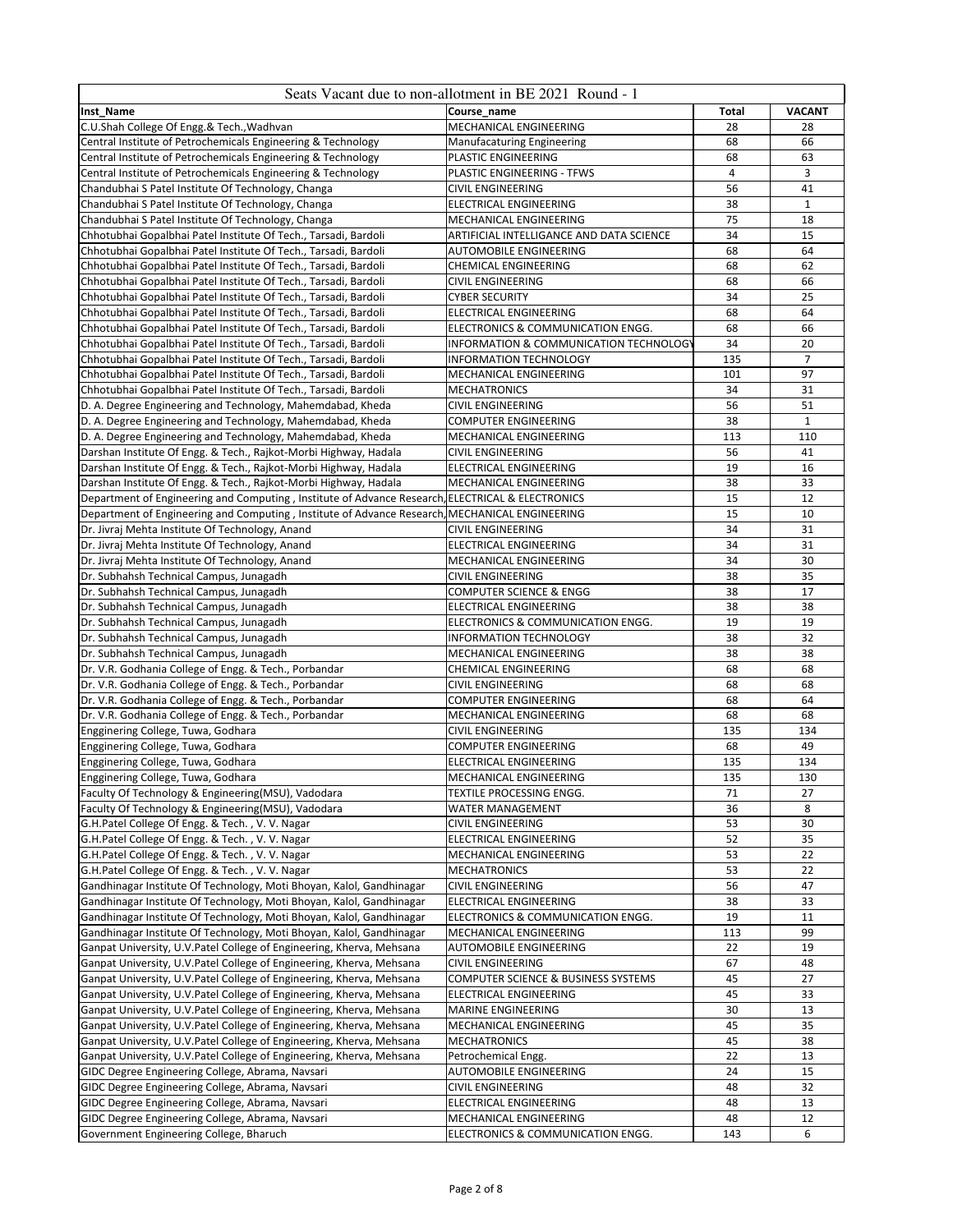|                                                                                                                | Seats Vacant due to non-allotment in BE 2021 Round - 1      |          |                |
|----------------------------------------------------------------------------------------------------------------|-------------------------------------------------------------|----------|----------------|
| Inst_Name                                                                                                      | Course name                                                 | Total    | <b>VACANT</b>  |
| Government Engineering College, Bhuj                                                                           | <b>CIVIL ENGINEERING</b>                                    | 72       | 21             |
| Government Engineering College, Bhuj                                                                           | <b>ELECTRICAL ENGINEERING</b>                               | 71       | 24             |
| Government Engineering College, Bhuj                                                                           | ENVIRONMENTAL ENGINEERING                                   | 36       | 18             |
| Government Engineering College, Bhuj                                                                           | MECHANICAL ENGINEERING                                      | 71       | 28             |
| Government Engineering College, Bhuj                                                                           | MINING ENGINEERING                                          | 36       | 25             |
| Government Engineering College, Dahod                                                                          | <b>CIVIL ENGINEERING</b>                                    | 71       | 28             |
| Government Engineering College, Dahod                                                                          | ELECTRONICS & COMMUNICATION ENGG.                           | 36       | 22             |
| Government Engineering College, Dahod                                                                          | MECHANICAL ENGINEERING                                      | 108      | 81             |
| Government Engineering College, Godhra                                                                         | <b>ELECTRICAL ENGINEERING</b>                               | 36       | 13             |
| Government Engineering College, Godhra                                                                         | MECHANICAL ENGINEERING                                      | 71       | 41             |
| Government Engineering College, Modasa                                                                         | AUTOMOBILE ENGINEERING                                      | 71       | 21             |
| Government Engineering College, Modasa                                                                         | <b>CIVIL ENGINEERING</b>                                    | 142      | 34             |
| Government Engineering College, Modasa                                                                         | <b>ELECTRICAL ENGINEERING</b>                               | 71       | $\overline{2}$ |
| Government Engineering College, Modasa                                                                         | MECHANICAL ENGINEERING                                      | 142      | 48             |
| Government Engineering College, Palanpur<br>Government Engineering College, Palanpur                           | ELECTRICAL ENGINEERING<br>MECHANICAL ENGINEERING            | 36<br>71 | 8<br>42        |
|                                                                                                                |                                                             | 36       | 31             |
| Government Engineering College, Palanpur<br>Government Engineering College, Patan                              | MINING ENGINEERING<br><b>ELECTRICAL ENGINEERING</b>         | 72       | 18             |
| Government Engineering College, Patan                                                                          | ELECTRONICS & COMMUNICATION ENGG.                           | 36       | 5              |
| Government Engineering College, Patan                                                                          | MECHANICAL ENGINEERING                                      | 107      | 35             |
| Government Engineering College, Rajkot                                                                         | <b>AUTOMOBILE ENGINEERING</b>                               | 72       | 23             |
| Government Engineering College, Rajkot                                                                         | <b>INSTRUMENTATION &amp; CONTROL ENGG.</b>                  | 36       | 22             |
| Government Engineering College, Sector 28 Gandhinagar                                                          | INSTRUMENTATION & CONTROL ENGG.                             | 143      | 67             |
| Government Engineering College, Sector 28 Gandhinagar                                                          | METALLURGY                                                  | 36       | 23             |
| Government Engineering College, Valsad                                                                         | ENVIRONMENTAL ENGINEERING                                   | 71       | 12             |
| Grow More Faculty of Engineering, Berna, Himmatnagar                                                           | <b>CIVIL ENGINEERING</b>                                    | 38       | 34             |
| Grow More Faculty of Engineering, Berna, Himmatnagar                                                           | <b>ELECTRICAL ENGINEERING</b>                               | 38       | 35             |
| Grow More Faculty of Engineering, Berna, Himmatnagar                                                           | <b>INFORMATION TECHNOLOGY</b>                               | 19       | 13             |
| Grow More Faculty of Engineering, Berna, Himmatnagar                                                           | MECHANICAL ENGINEERING                                      | 53       | 52             |
| Gujarat Power Engg. And Res. Inst. (Gperi) (Ppp), Mevad, Mehsana                                               | <b>CIVIL ENGINEERING</b>                                    | 51       | 48             |
| Gujarat Power Engg. And Res. Inst. (Gperi) (Ppp), Mevad, Mehsana                                               | <b>ELECTRICAL ENGINEERING</b>                               | 34       | 33             |
| Gujarat Power Engg. And Res. Inst. (Gperi) (Ppp), Mevad, Mehsana                                               | MECHANICAL ENGINEERING                                      | 51       | 50             |
| GYANMANJARI INSTITUTE OF TECHNOLOGY Bhavnagar                                                                  | <b>CIVIL ENGINEERING</b>                                    | 38       | 37             |
| GYANMANJARI INSTITUTE OF TECHNOLOGY Bhavnagar                                                                  | MECHANICAL ENGINEERING                                      | 38       | 37             |
| Hansaba College Of Engieering And Technology, Siddhpur                                                         | <b>CIVIL ENGINEERING</b>                                    | 135      | 134            |
| Hansaba College Of Engieering And Technology, Siddhpur                                                         | <b>COMPUTER ENGINEERING</b>                                 | 68       | 59             |
| Hansaba College Of Engieering And Technology, Siddhpur                                                         | ELECTRICAL ENGINEERING                                      | 68       | 68             |
| Hansaba College Of Engieering And Technology, Siddhpur                                                         | MECHANICAL ENGINEERING                                      | 135      | 134            |
| Hasmukh Goswami College Of Engg, Vahelal                                                                       | AUTOMOBILE ENGINEERING                                      | 68       | 68             |
| Hasmukh Goswami College Of Engg, Vahelal                                                                       | <b>CIVIL ENGINEERING</b>                                    | 68       | 68             |
| Hasmukh Goswami College Of Engg, Vahelal                                                                       | <b>COMPUTER ENGINEERING</b>                                 | 203      | 179            |
| Hasmukh Goswami College Of Engg, Vahelal                                                                       | <b>ELECTRICAL ENGINEERING</b>                               | 68       | 68             |
| Hasmukh Goswami College Of Engg, Vahelal                                                                       | ELECTRONICS & COMMUNICATION ENGG.                           | 68       | 68             |
| Hasmukh Goswami College Of Engg, Vahelal                                                                       | <b>INFORMATION TECHNOLOGY</b>                               | 135      | 113            |
| Hasmukh Goswami College Of Engg, Vahelal                                                                       | MECHANICAL ENGINEERING                                      | 68       | 68             |
| Hjd Institute Of Technical Education And Reserch, Kera                                                         | CIVIL ENGINEERING                                           | 56       | 56             |
| Hjd Institute Of Technical Education And Reserch, Kera                                                         | COMPUTER SCIENCE & ENGG                                     | 19       | 4              |
| Hjd Institute Of Technical Education And Reserch, Kera                                                         | ELECTRICAL ENGINEERING                                      | 19       | 19             |
| Hjd Institute Of Technical Education And Reserch, Kera                                                         | MECHANICAL ENGINEERING                                      | 19       | 18             |
| Indus Institute Of Tech. & Engg., Racharda, Ahmedabad                                                          | AUTOMOBILE ENGINEERING                                      | 38       | 31             |
| Indus Institute Of Tech. & Engg., Racharda, Ahmedabad                                                          | CIVIL ENGINEERING                                           | 75       | 60             |
| Indus Institute Of Tech. & Engg., Racharda, Ahmedabad                                                          | ELECTRICAL ENGINEERING                                      | 38       | 31             |
| Indus Institute Of Tech. & Engg., Racharda, Ahmedabad<br>Indus Institute Of Tech. & Engg., Racharda, Ahmedabad | ELECTRONICS & COMMUNICATION ENGG.<br>MECHANICAL ENGINEERING | 38<br>75 | 21<br>62       |
| Indus Institute Of Tech. & Engg., Racharda, Ahmedabad                                                          | <b>Metallurgical Engineering</b>                            | 38       | 38             |
| Ipcowala Institute Of Engineering And Technology Dharmaj                                                       | AUTOMOBILE ENGINEERING                                      | 19       | 19             |
| Ipcowala Institute Of Engineering And Technology Dharmaj                                                       | COMPUTER ENGINEERING                                        | 38       | 8              |
| Ipcowala Institute Of Engineering And Technology Dharmaj                                                       | MECHANICAL ENGINEERING                                      | 38       | 37             |
| ITM (SLS) Baroda University (Formerly Known as ITM Universe), Vadodara                                         | <b>CHEMICAL ENGINEERING</b>                                 | 30       | 13             |
| ITM (SLS) Baroda University (Formerly Known as ITM Universe), Vadodara                                         | COMPUTER SCIENCE & ENGINEERING (ARTIFICIAL                  | 45       | 6              |
| ITM (SLS) Baroda University (Formerly Known as ITM Universe), Vadodara                                         | MECHANICAL ENGINEERING                                      | 30       | 23             |
| ITM (SLS) Baroda University (Formerly Known as ITM Universe), Vadodara                                         | <b>MECHATRONICS</b>                                         | 30       | 23             |
| ITM Vocational University, Waghodia, Dist: Vadodara                                                            | Civil Engineering (Construction Engg and Managen            | 30       | 30             |
| ITM Vocational University, Waghodia, Dist: Vadodara                                                            | Computer Engineering (Cloud Tech. & Information             | 30       | 11             |
| ITM Vocational University, Waghodia, Dist: Vadodara                                                            | <b>COMPUTER ENGINEERING (Data Science)</b>                  | 30       | 5              |
| ITM Vocational University, Waghodia, Dist: Vadodara                                                            | Mechanical Engineering (Computer Aided Design 8             | 30       | 30             |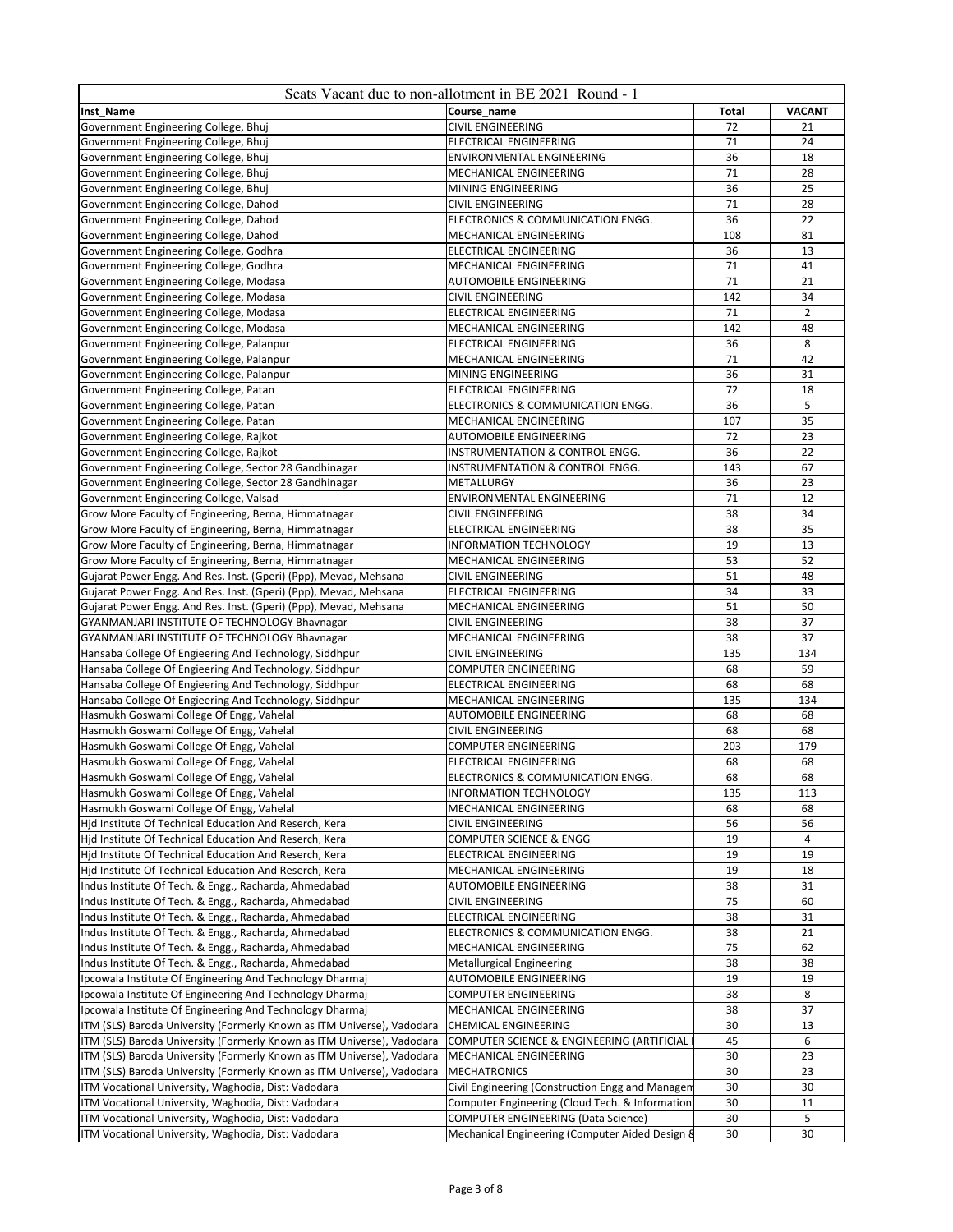|                                                                                                | Seats Vacant due to non-allotment in BE 2021 Round - 1 |              |                |
|------------------------------------------------------------------------------------------------|--------------------------------------------------------|--------------|----------------|
| Inst_Name                                                                                      | Course name                                            | <b>Total</b> | <b>VACANT</b>  |
| ITM Vocational University, Waghodia, Dist: Vadodara                                            | Mechatronics (Industrial Automation and Robotics       | 45           | 42             |
| K.J. Institute Of Engg. And Tech., Savali                                                      | AUTOMOBILE ENGINEERING                                 | 38           | 37             |
| K.J. Institute Of Engg. And Tech., Savali                                                      | <b>CIVIL ENGINEERING</b>                               | 38           | 37             |
| K.J. Institute Of Engg. And Tech., Savali                                                      | ELECTRICAL ENGINEERING                                 | 38           | 36             |
| K.J. Institute Of Engg. And Tech., Savali                                                      | ELECTRONICS & COMMUNICATION ENGG.                      | 19           | 18             |
| K.J. Institute Of Engg. And Tech., Savali                                                      | MECHANICAL ENGINEERING                                 | 75           | 73             |
| Kalol Institute Of Tech. & Research Center, Kalol                                              | CIVIL ENGINEERING                                      | 38           | 38             |
| Kalol Institute Of Tech. & Research Center, Kalol                                              | <b>COMPUTER ENGINEERING</b>                            | 38           | $\overline{7}$ |
| Kalol Institute Of Tech. & Research Center, Kalol                                              | <b>ELECTRICAL ENGINEERING</b>                          | 38           | 38             |
| Kalol Institute Of Tech. & Research Center, Kalol                                              | <b>ELECTRONICS &amp; COMMUNICATION (Communication</b>  | 19           | 19             |
| Kalol Institute Of Tech. & Research Center, Kalol                                              | INFORMATION TECHNOLOGY                                 | 38           | 20             |
| Kalol Institute Of Tech. & Research Center, Kalol                                              | MECHANICAL ENGINEERING                                 | 131          | 131            |
| Knowledge Institute of Technology and Engineering, Bakrol, Anand                               | <b>MECHANICAL ENGINEERING</b>                          | 18           | 17             |
| Krishna School of Emerging Technology & Applied Research (Formerly KnovCIVIL ENGINEERING       |                                                        | 38           | 34             |
|                                                                                                |                                                        | 38           | 30             |
| Krishna School of Emerging Technology & Applied Research (Formerly KnowELECTRICAL ENGINEERING  |                                                        |              |                |
| Krishna School of Emerging Technology & Applied Research (Formerly Knov MECHANICAL ENGINEERING |                                                        | 38           | 34             |
| L.D.R.P. Institute Of Tech. & Research., Gandhinagar                                           | AUTOMOBILE ENGINEERING                                 | 34           | 28             |
| L.D.R.P. Institute Of Tech. & Research., Gandhinagar                                           | <b>CIVIL ENGINEERING</b>                               | 68           | 36             |
| L.D.R.P. Institute Of Tech. & Research., Gandhinagar                                           | ELECTRICAL ENGINEERING                                 | 68           | 44             |
| L.D.R.P. Institute Of Tech. & Research., Gandhinagar                                           | ELECTRONICS & COMMUNICATION ENGG.                      | 68           | 25             |
| L.D.R.P. Institute Of Tech. & Research., Gandhinagar                                           | MECHANICAL ENGINEERING                                 | 68           | 35             |
| L.E.College, Morbi                                                                             | <b>CIVIL ENGINEERING</b>                               | 143          | 46             |
| L.E.College, Morbi                                                                             | ELECTRICAL ENGINEERING                                 | 143          | 54             |
| L.E.College, Morbi                                                                             | <b>INDUSTRIAL ENGINEERING</b>                          | 36           | 29             |
| L.E.College, Morbi                                                                             | MECHANICAL ENGINEERING                                 | 71           | 10             |
| L.E.College, Morbi                                                                             | POWER ELECTRONICS                                      | 36           | 35             |
| L.E.College, Morbi                                                                             | PRODUCTION ENGINEERING                                 | 36           | 36             |
| L.J. Institute Of Engg And Tech., Ahmedabad                                                    | AUTOMOBILE ENGINEERING                                 | 38           | 27             |
| L.J. Institute Of Engg And Tech., Ahmedabad                                                    | CIVIL ENGINEERING                                      | 113          | 20             |
| Laljibhai Chaturbhai Institute Of Tech., Bhandu, Mahesana                                      | <b>CIVIL ENGINEERING</b>                               | 53           | 51             |
| Laljibhai Chaturbhai Institute Of Tech., Bhandu, Mahesana                                      | <b>COMPUTER SCIENCE &amp; ENGG</b>                     | 53           | 39             |
| Laljibhai Chaturbhai Institute Of Tech., Bhandu, Mahesana                                      | ELECTRICAL ENGINEERING                                 | 27           | 26             |
| Laljibhai Chaturbhai Institute Of Tech., Bhandu, Mahesana                                      | MECHANICAL ENGINEERING                                 | 53           | 53             |
| Laxmi Institute Of Technology, Sarigam, Valsad                                                 | AUTOMOBILE ENGINEERING                                 | 68           | 63             |
| Laxmi Institute Of Technology, Sarigam, Valsad                                                 | <b>CIVIL ENGINEERING</b>                               | 68           | 63             |
| Laxmi Institute Of Technology, Sarigam, Valsad                                                 | <b>COMPUTER SCIENCE &amp; ENGG</b>                     | 68           | 10             |
| Laxmi Institute Of Technology, Sarigam, Valsad                                                 | ELECTRICAL ENGINEERING                                 | 68           | 54             |
| Laxmi Institute Of Technology, Sarigam, Valsad                                                 | ELECTRONICS & COMMUNICATION ENGG.                      | 34           | 34             |
| Laxmi Institute Of Technology, Sarigam, Valsad                                                 | <b>INFORMATION TECHNOLOGY</b>                          | 68           | 31             |
| Laxmi Institute Of Technology, Sarigam, Valsad                                                 | MECHANICAL ENGINEERING                                 | 68           | 57             |
| Mahatma Gandhi Inst.Of Technical Edu. And Research Center, Navasari                            | <b>CIVIL ENGINEERING</b>                               | 53           | 52             |
| Mahatma Gandhi Inst.Of Technical Edu. And Research Center, Navasari                            | <b>ELECTRICAL ENGINEERING</b>                          | 53           | 46             |
| Mahatma Gandhi Inst. Of Technical Edu. And Research Center, Navasari                           | MECHANICAL ENGINEERING                                 | 53           | 51             |
| Mahavir Swami College Of Engineering & Technology, Bharthana-Vesu, SuraAUTOMOBILE ENGINEERING  |                                                        | 135          | 133            |
| Mahavir Swami College Of Engineering & Technology, Bharthana-Vesu, SuraCIVIL ENGINEERING       |                                                        | 135          | 135            |
| Mahavir Swami College Of Engineering & Technology, Bharthana-Vesu, SurfELECTRICAL ENGINEERING  |                                                        | 68           | 68             |
| Mahavir Swami College Of Engineering & Technology, Bharthana-Vesu, SurdMECHANICAL ENGINEERING  |                                                        | 101          | 101            |
| Marwadi Edu. Foundation Group Of Institutions, Faculty Of Engg., Rajkot                        | <b>CIVIL ENGINEERING</b>                               | 68           | 64             |
| Marwadi Edu. Foundation Group Of Institutions, Faculty Of Engg., Rajkot                        | ELECTRICAL ENGINEERING                                 | 34           | 32             |
| Marwadi Edu. Foundation Group Of Institutions, Faculty Of Engg., Rajkot                        | MECHANICAL ENGINEERING                                 | 68           | 64             |
| Marwadi Edu. Foundation Group Of Institutions, Faculty Of Tech., Rajkot                        | AUTOMOBILE ENGINEERING                                 | 30           | 26             |
| Marwadi Edu. Foundation Group Of Institutions, Faculty Of Tech., Rajkot                        | CHEMICAL ENGINEERING                                   | 30           | 19             |
| Marwadi Edu. Foundation Group Of Institutions, Faculty Of Tech., Rajkot                        | <b>CIVIL ENGINEERING</b>                               | 60           | 54             |
| Marwadi Edu. Foundation Group Of Institutions, Faculty Of Tech., Rajkot                        | <b>COMPUTER ENGINEERING</b>                            | 300          | 72             |
| Marwadi Edu. Foundation Group Of Institutions, Faculty Of Tech., Rajkot                        | Computer Engineering (Artificial Intelligence)         | 60           | 36             |
| Marwadi Edu. Foundation Group Of Institutions, Faculty Of Tech., Rajkot                        | ELECTRICAL ENGINEERING                                 | 30           | 30             |
| Marwadi Edu. Foundation Group Of Institutions, Faculty Of Tech., Rajkot                        | INFORMATION & COMMUNICATION TECHNOLOGY                 | 60           | 10             |
| Marwadi Edu. Foundation Group Of Institutions, Faculty Of Tech., Rajkot                        | <b>INFORMATION TECHNOLOGY</b>                          | 60           | 18             |
| Marwadi Edu. Foundation Group Of Institutions, Faculty Of Tech., Rajkot                        | MECHANICAL ENGINEERING                                 | 30           | 21             |
| Merchant Engg. College, Basna. Visnagar                                                        | AUTOMOBILE ENGINEERING                                 | 68           | 68             |
| Merchant Engg. College, Basna. Visnagar                                                        | <b>CIVIL ENGINEERING</b>                               | 101          | 101            |
| Merchant Engg. College, Basna. Visnagar                                                        | <b>COMPUTER ENGINEERING</b>                            | 101          | 87             |
| Merchant Engg. College, Basna. Visnagar                                                        | <b>ELECTRICAL ENGINEERING</b>                          | 101          | 99             |
| Merchant Engg. College, Basna. Visnagar                                                        | ELECTRONICS & COMMUNICATION ENGG.                      | 34           | 34             |
| Merchant Engg. College, Basna. Visnagar                                                        | MECHANICAL ENGINEERING                                 | 101          | 97             |
| Narnarayan Shastri Institute of Technology, Jetalpur, Ahmedabad                                | <b>AUTOMOBILE ENGINEERING</b>                          | 38           | 38             |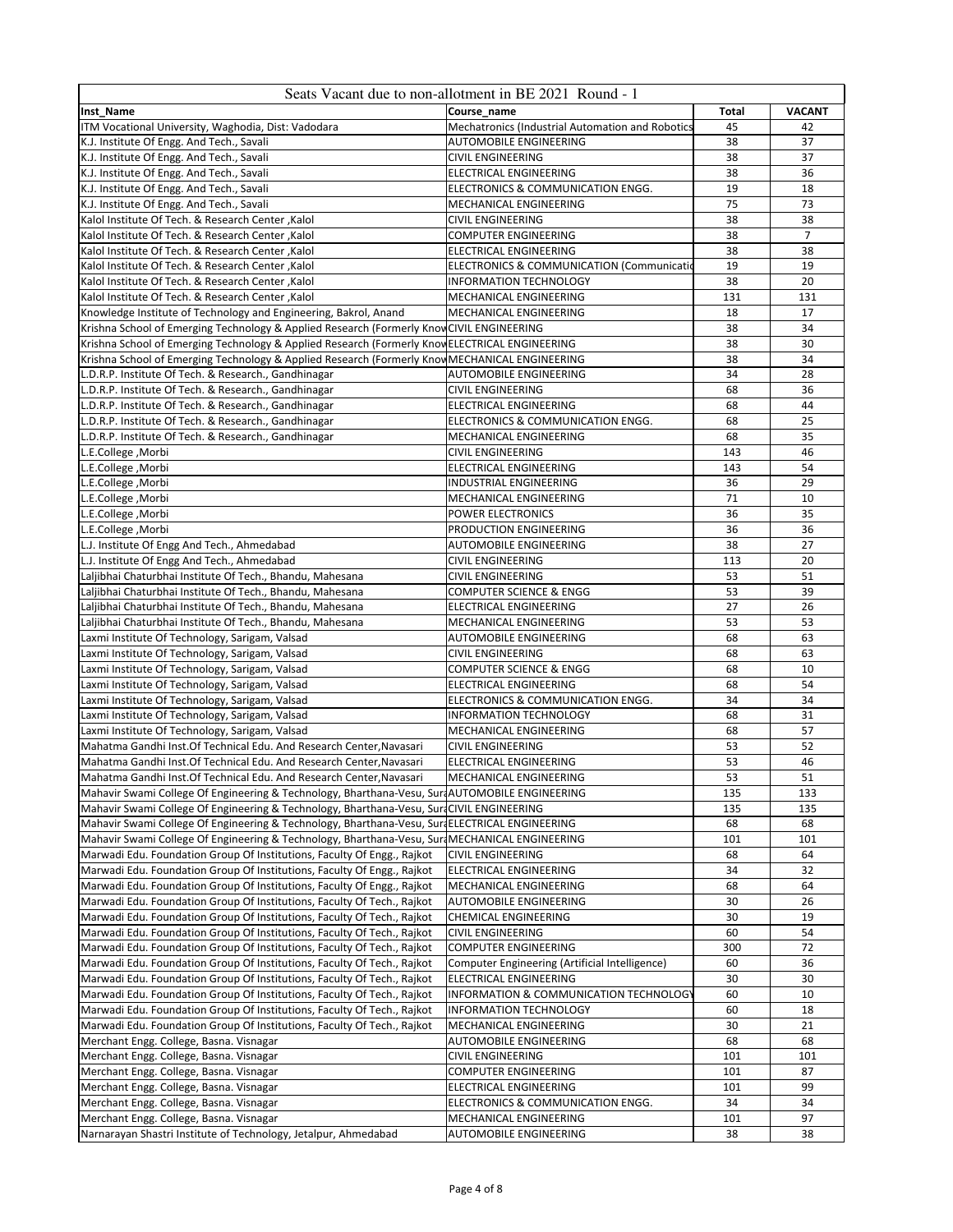|                                                                                                                                          | Seats Vacant due to non-allotment in BE 2021 Round - 1 |          |               |
|------------------------------------------------------------------------------------------------------------------------------------------|--------------------------------------------------------|----------|---------------|
| Inst_Name                                                                                                                                | Course_name                                            | Total    | <b>VACANT</b> |
| Narnarayan Shastri Institute of Technology, Jetalpur, Ahmedabad                                                                          | <b>CIVIL ENGINEERING</b>                               | 38       | 37            |
| Narnarayan Shastri Institute of Technology, Jetalpur, Ahmedabad                                                                          | <b>ELECTRICAL ENGINEERING</b>                          | 19       | 17            |
| Narnarayan Shastri Institute of Technology, Jetalpur, Ahmedabad                                                                          | ELECTRONICS & COMMUNICATION ENGG.                      | 19       | 19            |
| Narnarayan Shastri Institute of Technology, Jetalpur, Ahmedabad                                                                          | MECHANICAL ENGINEERING                                 | 38       | 37            |
| Neotech Institute of Technology, Virod, Vadodara                                                                                         | CIVIL ENGINEERING                                      | 53       | 53            |
| Neotech Institute of Technology, Virod, Vadodara                                                                                         | <b>COMPUTER ENGINEERING</b>                            | 105      | 59            |
| Neotech Institute of Technology, Virod, Vadodara                                                                                         | ELECTRICAL ENGINEERING                                 | 27       | 26            |
| Neotech Institute of Technology, Virod, Vadodara                                                                                         | MECHANICAL ENGINEERING                                 | 132      | 132           |
| Noble Engineering College, Junagadh                                                                                                      | <b>CIVIL ENGINEERING</b>                               | 19       | 19            |
| Noble Engineering College, Junagadh                                                                                                      | <b>COMPUTER SCIENCE &amp; ENGG</b>                     | 38       | 34            |
| Noble Engineering College, Junagadh                                                                                                      | <b>ELECTRICAL ENGINEERING</b>                          | 38       | 34            |
| Noble Engineering College, Junagadh                                                                                                      | <b>INFORMATION TECHNOLOGY</b>                          | 19       | 16            |
| Noble Engineering College, Junagadh                                                                                                      | MECHANICAL ENGINEERING                                 | 38       | 37            |
| Om Engineering College Junagadh                                                                                                          | <b>CHEMICAL ENGINEERING</b>                            | 53       | 52            |
| Om Engineering College Junagadh                                                                                                          | <b>CIVIL ENGINEERING</b>                               | 53       | 52            |
| Om Engineering College Junagadh                                                                                                          | COMPUTER ENGINEERING                                   | 53       | 48            |
| Om Engineering College Junagadh                                                                                                          | ELECTRICAL ENGINEERING                                 | 53       | 53            |
| Om Engineering College Junagadh                                                                                                          | MECHANICAL ENGINEERING                                 | 53       | 52            |
| Om Institute Of Technology, Shahera, Dist:Panchmahal                                                                                     | <b>CIVIL ENGINEERING</b>                               | 38       | 38            |
| Om Institute Of Technology, Shahera, Dist:Panchmahal                                                                                     | COMPUTER ENGINEERING                                   | 19       | 17            |
| Om Institute Of Technology, Shahera, Dist:Panchmahal                                                                                     | <b>ELECTRICAL ENGINEERING</b>                          | 19       | 19            |
| Om Institute Of Technology, Shahera, Dist:Panchmahal                                                                                     | ELECTRONICS & COMMUNICATION ENGG.                      | 19       | 19            |
| Om Institute Of Technology, Shahera, Dist:Panchmahal                                                                                     | MECHANICAL ENGINEERING                                 | 19       | 19            |
| P.P. Savani School of Engineering, P.P. Savani University, Kosamba<br>P.P. Savani School of Engineering, P.P. Savani University, Kosamba | CHEMICAL ENGINEERING<br><b>CIVIL ENGINEERING</b>       | 53<br>53 | 34<br>50      |
|                                                                                                                                          |                                                        |          | 53            |
| P.P. Savani School of Engineering, P.P. Savani University, Kosamba                                                                       | MECHANICAL ENGINEERING                                 | 53<br>26 | 25            |
| P.P. Savani School of Engineering, P.P. Savani University, Kosamba<br>Pacific School Of Engineering, Surat                               | PHARMACEUTICAL ENGINEERING<br>CHEMICAL ENGINEERING     | 38       | 30            |
| Pacific School Of Engineering, Surat                                                                                                     | <b>CIVIL ENGINEERING</b>                               | 38       | 37            |
| Pacific School Of Engineering, Surat                                                                                                     | <b>ELECTRICAL ENGINEERING</b>                          | 38       | 37            |
| Pacific School Of Engineering, Surat                                                                                                     | MECHANICAL ENGINEERING                                 | 38       | 36            |
| Parul Institute of Engineering & Technology, Waghodia, Vadodara                                                                          | AERONAUTICAL ENGINEERING                               | 60       | 40            |
| Parul Institute of Engineering & Technology, Waghodia, Vadodara                                                                          | AIRCRAFT MAINTENANCE ENGINEERING                       | 15       | 13            |
| Parul Institute of Engineering & Technology, Waghodia, Vadodara                                                                          | <b>CIVIL ENGINEERING</b>                               | 60       | 42            |
| Parul Institute of Engineering & Technology, Waghodia, Vadodara                                                                          | COMPUTER ENGINEERING (SOFTWARE ENGINEERI               | 60       | 14            |
| Parul Institute of Engineering & Technology, Waghodia, Vadodara                                                                          | COMPUTER SCIENCE & ENGINEERING (ARTIFICIAL             | 60       | 22            |
| Parul Institute of Engineering & Technology, Waghodia, Vadodara                                                                          | COMPUTER SCIENCE & ENGINEERING (ARTIFICIAL             | 90       | 66            |
| Parul Institute of Engineering & Technology, Waghodia, Vadodara                                                                          | Computer Science & Engineering (Big Data & Analy       | 60       | 47            |
| Parul Institute of Engineering & Technology, Waghodia, Vadodara                                                                          | COMPUTER SCIENCE & ENGINEERING (BLOCK CHA              | 60       | 59            |
| Parul Institute of Engineering & Technology, Waghodia, Vadodara                                                                          | Computer science & Engineering (Cloud Computin         | 60       | 30            |
| Parul Institute of Engineering & Technology, Waghodia, Vadodara                                                                          | COMPUTER SCIENCE & ENGINEERING (DATA SCIEN             | 30       | 4             |
| Parul Institute of Engineering & Technology, Waghodia, Vadodara                                                                          | COMPUTER SCIENCE & ENGINEERING (INTERNET C             | 60       | 44            |
| Parul Institute of Engineering & Technology, Waghodia, Vadodara                                                                          | COMPUTER SCIENCE & ENGINEERING (INTERNET O             | 30       | 25            |
| Parul Institute of Engineering & Technology, Waghodia, Vadodara                                                                          | COMPUTER SCIENCE & ENGINEERING (NETWORKS               | 60       | 59            |
| Parul Institute of Engineering & Technology, Waghodia, Vadodara                                                                          | Computer Science & Engineering with Specialisatic      | 90       | 56            |
| Parul Institute of Engineering & Technology, Waghodia, Vadodara                                                                          | COMPUTER SCIENCE & TECHNOLOGY                          | 60       | 18            |
| Parul Institute of Engineering & Technology, Waghodia, Vadodara                                                                          | <b>COMPUTER TECHNOLOGY</b>                             | 60       | 48            |
| Parul Institute of Engineering & Technology, Waghodia, Vadodara                                                                          | ELECTRICAL ENGINEERING                                 | 30       | 25            |
| Parul Institute of Engineering & Technology, Waghodia, Vadodara                                                                          | ELECTRONICS & COMMUNICATION ENGG.                      | 60       | 56            |
| Parul Institute of Engineering & Technology, Waghodia, Vadodara                                                                          | INFORMATION TECHNOLOGY (ARTIFICIAL INTELLIC            | 60       | 50            |
| Parul Institute of Engineering & Technology, Waghodia, Vadodara                                                                          | INFORMATION TECHNOLOGY (CYBER SECURITY)                | 30       | 9             |
| Parul Institute of Engineering & Technology, Waghodia, Vadodara                                                                          | MECHANICAL ENGINEERING                                 | 60       | 45            |
| Parul Institute of Technology, Waghodia, Vadodara                                                                                        | <b>AUTOMOBILE ENGINEERING</b>                          | 15       | 9             |
| Parul Institute of Technology, Waghodia, Vadodara                                                                                        | <b>CHEMICAL ENGINEERING</b>                            | 60       | 6             |
| Parul Institute of Technology, Waghodia, Vadodara                                                                                        | COMPUTER ENGINEERING (SOFTWARE ENGINEERI               | 30       | 14            |
| Parul Institute of Technology, Waghodia, Vadodara                                                                                        | COMPUTER SCIENCE & ENGINEERING (ARTIFICIAL             | 30       | 16            |
| Parul Institute of Technology, Waghodia, Vadodara                                                                                        | COMPUTER SCIENCE & ENGINEERING (ARTIFICIAL             | 40       | 33            |
| Parul Institute of Technology, Waghodia, Vadodara                                                                                        | Computer Science & Engineering (Big Data & Analy       | 30       | 27            |
| Parul Institute of Technology, Waghodia, Vadodara                                                                                        | COMPUTER SCIENCE & ENGINEERING (BLOCK CHA              | 30       | 28            |
| Parul Institute of Technology, Waghodia, Vadodara                                                                                        | Computer science & Engineering (Cloud Computing        | 30       | 27            |
| Parul Institute of Technology, Waghodia, Vadodara                                                                                        | <b>COMPUTER SCIENCE &amp; ENGINEERING (DATA SCIEN</b>  | 30       | 23            |
| Parul Institute of Technology, Waghodia, Vadodara                                                                                        | COMPUTER SCIENCE & ENGINEERING (INTERNET C             | 30       | 23            |
| Parul Institute of Technology, Waghodia, Vadodara                                                                                        | COMPUTER SCIENCE & ENGINEERING (INTERNET C             | 30       | 28            |
| Parul Institute of Technology, Waghodia, Vadodara                                                                                        | COMPUTER SCIENCE & ENGINEERING (NETWORKS               | 30       | 29            |
| Parul Institute of Technology, Waghodia, Vadodara                                                                                        | Computer Science & Engineering with Specialisatio      | 40       | 32            |
| Parul Institute of Technology, Waghodia, Vadodara                                                                                        | COMPUTER SCIENCE & TECHNOLOGY                          | 30       | 17            |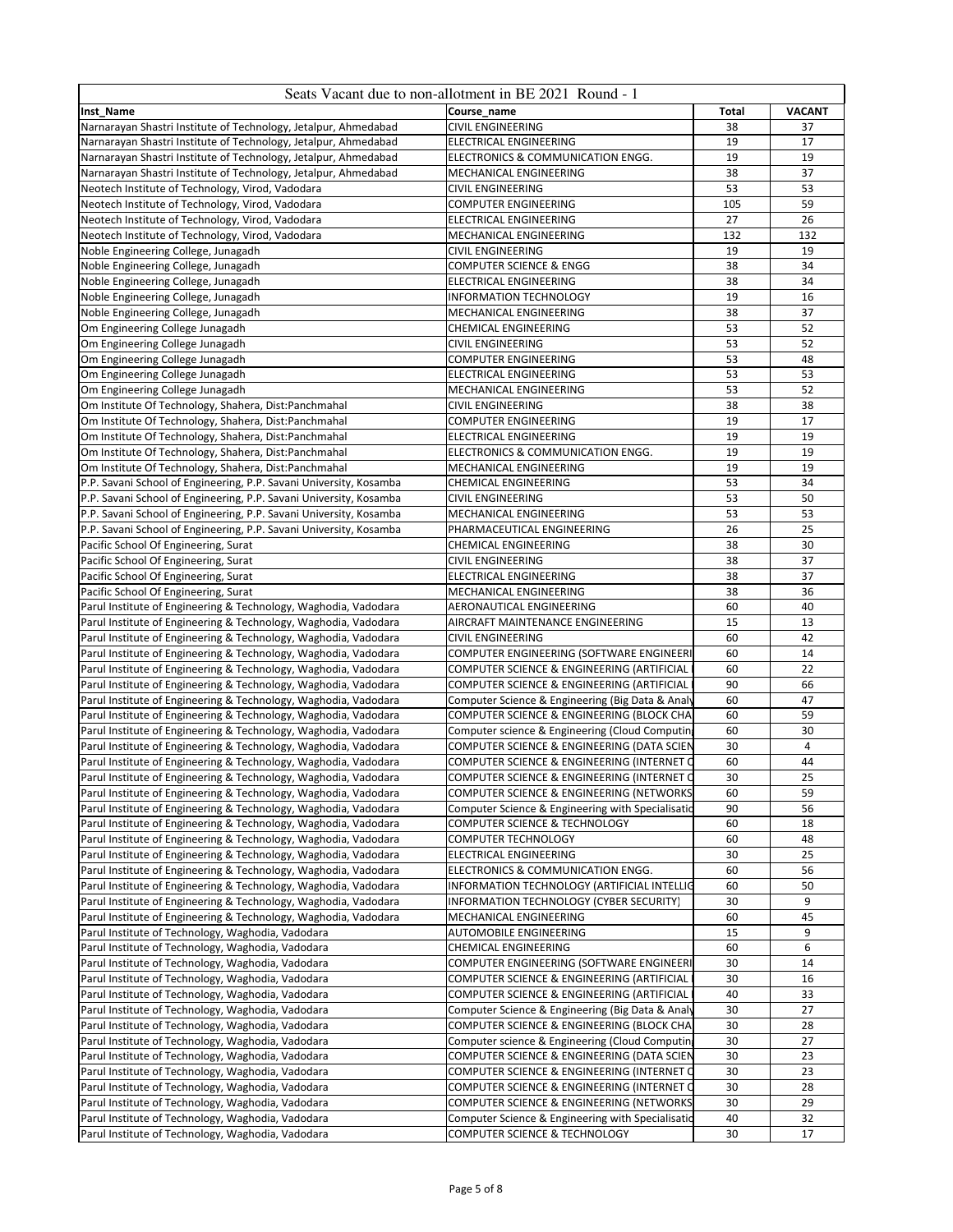| Course name<br><b>Total</b><br><b>VACANT</b><br>COMPUTER TECHNOLOGY<br>30<br>25<br>ENVIRONMENTAL ENGINEERING<br>Parul Institute of Technology, Waghodia, Vadodara<br>15<br>15<br>15<br>14<br>Parul Institute of Technology, Waghodia, Vadodara<br>FIRE & SAFETY ENGINEERING<br>30<br>26<br>Parul Institute of Technology, Waghodia, Vadodara<br><b>MECHATRONICS</b><br>15<br>15<br>Parul Institute of Technology, Waghodia, Vadodara<br>MINING ENGINEERING<br>$\overline{2}$<br>$\overline{2}$<br>Parul Institute of Technology, Waghodia, Vadodara<br>MINING ENGINEERING - TFWS<br>Parul Institute of Technology, Waghodia, Vadodara<br>PETROLEUM ENGINEERING<br>30<br>23<br>30<br>27<br>Parul Institute of Technology, Waghodia, Vadodara<br><b>Robotics and Automation</b><br>Prime Institute of Engineering and Technology, Jalalpore, Navsari<br>CHEMICAL ENGINEERING<br>68<br>63<br>Prime Institute of Engineering and Technology, Jalalpore, Navsari<br><b>CIVIL ENGINEERING</b><br>34<br>34<br>Prime Institute of Engineering and Technology, Jalalpore, Navsari<br><b>COMPUTER ENGINEERING</b><br>68<br>47<br>34<br>34<br>Prime Institute of Engineering and Technology, Jalalpore, Navsari<br>ELECTRICAL ENGINEERING<br>Prime Institute of Engineering and Technology, Jalalpore, Navsari<br>MECHANICAL ENGINEERING<br>34<br>34<br>R.K. University - School of Engineering, Rajkot<br>30<br>27<br><b>CIVIL ENGINEERING</b><br>R.K. University - School of Engineering, Rajkot<br>30<br>30<br>ELECTRICAL ENGINEERING<br>R.K. University - School of Engineering, Rajkot<br>MECHANICAL ENGINEERING<br>30<br>28<br>68<br>48<br>R.N.G. Patel Institute of Technology-RNGPIT (FETR), Bardoli<br>CHEMICAL ENGINEERING<br>R.N.G. Patel Institute of Technology-RNGPIT (FETR), Bardoli<br><b>CIVIL ENGINEERING</b><br>68<br>33<br>R.N.G. Patel Institute of Technology-RNGPIT (FETR), Bardoli<br>47<br>ELECTRICAL ENGINEERING<br>68<br>R.N.G. Patel Institute of Technology-RNGPIT (FETR), Bardoli<br>68<br>48<br>MECHANICAL ENGINEERING<br>Rai School of Engineering, Dholka, Ahmedabad<br><b>CIVIL ENGINEERING</b><br>15<br>14<br>Rai School of Engineering, Dholka, Ahmedabad<br><b>CYBER SECURITY</b><br>30<br>21<br>15<br>15<br>Rai School of Engineering, Dholka, Ahmedabad<br>MECHANICAL ENGINEERING<br>S.P.B. Patel Engg. College, (Saffrony), Linch, Mehsana<br><b>AUTOMOBILE ENGINEERING</b><br>34<br>34<br>53<br>48<br>S.P.B. Patel Engg. College, (Saffrony), Linch, Mehsana<br><b>CIVIL ENGINEERING</b><br>34<br>S.P.B. Patel Engg. College, (Saffrony), Linch, Mehsana<br>34<br>ELECTRICAL ENGINEERING<br>S.P.B. Patel Engg. College, (Saffrony), Linch, Mehsana<br>ELECTRONICS & COMMUNICATION ENGG.<br>34<br>32<br>S.P.B. Patel Engg. College, (Saffrony), Linch, Mehsana<br>MECHANICAL ENGINEERING<br>53<br>48<br>53<br>S.S.AGRAWAL INSTITUTE OF ENGINEERING & TECHNOLOGY NAVSAR<br>34<br><b>CHEMICAL ENGINEERING</b><br>S.S.AGRAWAL INSTITUTE OF ENGINEERING & TECHNOLOGY NAVSAR<br><b>CIVIL ENGINEERING</b><br>53<br>25<br>S.S.AGRAWAL INSTITUTE OF ENGINEERING & TECHNOLOGY NAVSAR<br>ELECTRICAL ENGINEERING<br>53<br>28<br>53<br>S.S.AGRAWAL INSTITUTE OF ENGINEERING & TECHNOLOGY NAVSAR<br>40<br>MECHANICAL ENGINEERING<br>Sal College Of Engineering, Ahmedabad<br>38<br>25<br><b>CHEMICAL ENGINEERING</b><br>Sal College Of Engineering, Ahmedabad<br>MECHANICAL ENGINEERING<br>104<br>113<br>Sal College Of Engineering, Ahmedabad<br><b>MECHATRONICS</b><br>38<br>28<br>SAL ENGINEERING & TECHNICAL INSTITUTE, SOLA, AHMEDABAD<br>INFORMATION & COMMUNICATION TECHNOLOGY<br>38<br>$\overline{4}$<br>75<br>71<br>Sal Institute Of Tech. & Engg. Research, Ahmedabad<br>AUTOMOBILE ENGINEERING<br>Sal Institute Of Tech. & Engg. Research, Ahmedabad<br><b>CIVIL ENGINEERING</b><br>113<br>98<br>Sal Institute Of Tech. & Engg. Research, Ahmedabad<br>ELECTRICAL ENGINEERING<br>34<br>38<br>38<br>34<br>Sal Institute Of Tech. & Engg. Research, Ahmedabad<br>ELECTRONICS & COMMUNICATION ENGG.<br>Sal Institute Of Tech. & Engg. Research, Ahmedabad<br>INFORMATION & COMMUNICATION TECHNOLOGY<br>75<br>20<br>Sal Institute Of Tech. & Engg. Research, Ahmedabad<br>INSTRUMENTATION & CONTROL ENGG.<br>38<br>37<br>113<br>109<br>Sal Institute Of Tech. & Engg. Research, Ahmedabad<br>MECHANICAL ENGINEERING<br>Sanjaybhai Rajguru College of Engg., Rajkot<br><b>COMPUTER SCIENCE &amp; ENGG</b><br>47<br>44<br>95<br><b>ELECTRICAL ENGINEERING</b><br>95<br>ELECTRONICS & COMMUNICATION ENGG.<br>34<br>34<br>44<br><b>INFORMATION TECHNOLOGY</b><br>47<br>MECHANICAL ENGINEERING<br>95<br>95<br>ARTIFICIAL INTELLIGANCE AND DATA SCIENCE<br>28<br>30<br><b>CIVIL ENGINEERING</b><br>60<br>49<br>INFORMATION & COMMUNICATION TECHNOLOGY<br>30<br>27<br>MECHANICAL ENGINEERING<br>60<br>58<br><b>CIVIL ENGINEERING</b><br>38<br>33<br>ELECTRICAL ENGINEERING<br>19<br>16<br>MECHANICAL ENGINEERING<br>38<br>31<br><b>CIVIL ENGINEERING</b><br>45<br>68<br>ELECTRICAL ENGINEERING<br>36<br>68<br>34<br>4<br>ELECTRONICS & COMMUNICATION ENGG.<br>INSTRUMENTATION & CONTROL ENGG.<br>68<br>62<br>MECHANICAL ENGINEERING<br>105<br>24<br>ELECTRICAL ENGINEERING<br>56<br>32<br>17<br>INSTRUMENTATION & CONTROL ENGG.<br>29<br>MECHANICAL ENGINEERING<br>9<br>62<br>29<br>13<br><b>TEXTILE TECHNOLOGY</b><br>5<br><b>COMPUTER SCIENCE &amp; ENGG</b><br>45<br>MECHANICAL ENGINEERING<br>15<br>12 |                                                    | Seats Vacant due to non-allotment in BE 2021 Round - 1 |  |
|----------------------------------------------------------------------------------------------------------------------------------------------------------------------------------------------------------------------------------------------------------------------------------------------------------------------------------------------------------------------------------------------------------------------------------------------------------------------------------------------------------------------------------------------------------------------------------------------------------------------------------------------------------------------------------------------------------------------------------------------------------------------------------------------------------------------------------------------------------------------------------------------------------------------------------------------------------------------------------------------------------------------------------------------------------------------------------------------------------------------------------------------------------------------------------------------------------------------------------------------------------------------------------------------------------------------------------------------------------------------------------------------------------------------------------------------------------------------------------------------------------------------------------------------------------------------------------------------------------------------------------------------------------------------------------------------------------------------------------------------------------------------------------------------------------------------------------------------------------------------------------------------------------------------------------------------------------------------------------------------------------------------------------------------------------------------------------------------------------------------------------------------------------------------------------------------------------------------------------------------------------------------------------------------------------------------------------------------------------------------------------------------------------------------------------------------------------------------------------------------------------------------------------------------------------------------------------------------------------------------------------------------------------------------------------------------------------------------------------------------------------------------------------------------------------------------------------------------------------------------------------------------------------------------------------------------------------------------------------------------------------------------------------------------------------------------------------------------------------------------------------------------------------------------------------------------------------------------------------------------------------------------------------------------------------------------------------------------------------------------------------------------------------------------------------------------------------------------------------------------------------------------------------------------------------------------------------------------------------------------------------------------------------------------------------------------------------------------------------------------------------------------------------------------------------------------------------------------------------------------------------------------------------------------------------------------------------------------------------------------------------------------------------------------------------------------------------------------------------------------------------------------------------------------------------------------------------------------------------------------------------------------------------------------------------------------------------------------------------------------------------------------------------------------------------------------------------------------------------------------------------------------------------------------------------------------------------------------------------------------------------------------------------------------------------------------------------------------------------------------------------------------------------------------------------------------------------------------------------------------------------------------------------------------------------------------------------------------------------------------------------------------------------------------------------------------------------------------------------------------------------------------------------------------------------------------------------------------------------------------------------------------------------------------------------------------------------------------------------------------------------------------------------------------------|----------------------------------------------------|--------------------------------------------------------|--|
|                                                                                                                                                                                                                                                                                                                                                                                                                                                                                                                                                                                                                                                                                                                                                                                                                                                                                                                                                                                                                                                                                                                                                                                                                                                                                                                                                                                                                                                                                                                                                                                                                                                                                                                                                                                                                                                                                                                                                                                                                                                                                                                                                                                                                                                                                                                                                                                                                                                                                                                                                                                                                                                                                                                                                                                                                                                                                                                                                                                                                                                                                                                                                                                                                                                                                                                                                                                                                                                                                                                                                                                                                                                                                                                                                                                                                                                                                                                                                                                                                                                                                                                                                                                                                                                                                                                                                                                                                                                                                                                                                                                                                                                                                                                                                                                                                                                                                                                                                                                                                                                                                                                                                                                                                                                                                                                                                                                                                            | Inst_Name                                          |                                                        |  |
|                                                                                                                                                                                                                                                                                                                                                                                                                                                                                                                                                                                                                                                                                                                                                                                                                                                                                                                                                                                                                                                                                                                                                                                                                                                                                                                                                                                                                                                                                                                                                                                                                                                                                                                                                                                                                                                                                                                                                                                                                                                                                                                                                                                                                                                                                                                                                                                                                                                                                                                                                                                                                                                                                                                                                                                                                                                                                                                                                                                                                                                                                                                                                                                                                                                                                                                                                                                                                                                                                                                                                                                                                                                                                                                                                                                                                                                                                                                                                                                                                                                                                                                                                                                                                                                                                                                                                                                                                                                                                                                                                                                                                                                                                                                                                                                                                                                                                                                                                                                                                                                                                                                                                                                                                                                                                                                                                                                                                            | Parul Institute of Technology, Waghodia, Vadodara  |                                                        |  |
|                                                                                                                                                                                                                                                                                                                                                                                                                                                                                                                                                                                                                                                                                                                                                                                                                                                                                                                                                                                                                                                                                                                                                                                                                                                                                                                                                                                                                                                                                                                                                                                                                                                                                                                                                                                                                                                                                                                                                                                                                                                                                                                                                                                                                                                                                                                                                                                                                                                                                                                                                                                                                                                                                                                                                                                                                                                                                                                                                                                                                                                                                                                                                                                                                                                                                                                                                                                                                                                                                                                                                                                                                                                                                                                                                                                                                                                                                                                                                                                                                                                                                                                                                                                                                                                                                                                                                                                                                                                                                                                                                                                                                                                                                                                                                                                                                                                                                                                                                                                                                                                                                                                                                                                                                                                                                                                                                                                                                            |                                                    |                                                        |  |
|                                                                                                                                                                                                                                                                                                                                                                                                                                                                                                                                                                                                                                                                                                                                                                                                                                                                                                                                                                                                                                                                                                                                                                                                                                                                                                                                                                                                                                                                                                                                                                                                                                                                                                                                                                                                                                                                                                                                                                                                                                                                                                                                                                                                                                                                                                                                                                                                                                                                                                                                                                                                                                                                                                                                                                                                                                                                                                                                                                                                                                                                                                                                                                                                                                                                                                                                                                                                                                                                                                                                                                                                                                                                                                                                                                                                                                                                                                                                                                                                                                                                                                                                                                                                                                                                                                                                                                                                                                                                                                                                                                                                                                                                                                                                                                                                                                                                                                                                                                                                                                                                                                                                                                                                                                                                                                                                                                                                                            |                                                    |                                                        |  |
|                                                                                                                                                                                                                                                                                                                                                                                                                                                                                                                                                                                                                                                                                                                                                                                                                                                                                                                                                                                                                                                                                                                                                                                                                                                                                                                                                                                                                                                                                                                                                                                                                                                                                                                                                                                                                                                                                                                                                                                                                                                                                                                                                                                                                                                                                                                                                                                                                                                                                                                                                                                                                                                                                                                                                                                                                                                                                                                                                                                                                                                                                                                                                                                                                                                                                                                                                                                                                                                                                                                                                                                                                                                                                                                                                                                                                                                                                                                                                                                                                                                                                                                                                                                                                                                                                                                                                                                                                                                                                                                                                                                                                                                                                                                                                                                                                                                                                                                                                                                                                                                                                                                                                                                                                                                                                                                                                                                                                            |                                                    |                                                        |  |
|                                                                                                                                                                                                                                                                                                                                                                                                                                                                                                                                                                                                                                                                                                                                                                                                                                                                                                                                                                                                                                                                                                                                                                                                                                                                                                                                                                                                                                                                                                                                                                                                                                                                                                                                                                                                                                                                                                                                                                                                                                                                                                                                                                                                                                                                                                                                                                                                                                                                                                                                                                                                                                                                                                                                                                                                                                                                                                                                                                                                                                                                                                                                                                                                                                                                                                                                                                                                                                                                                                                                                                                                                                                                                                                                                                                                                                                                                                                                                                                                                                                                                                                                                                                                                                                                                                                                                                                                                                                                                                                                                                                                                                                                                                                                                                                                                                                                                                                                                                                                                                                                                                                                                                                                                                                                                                                                                                                                                            |                                                    |                                                        |  |
|                                                                                                                                                                                                                                                                                                                                                                                                                                                                                                                                                                                                                                                                                                                                                                                                                                                                                                                                                                                                                                                                                                                                                                                                                                                                                                                                                                                                                                                                                                                                                                                                                                                                                                                                                                                                                                                                                                                                                                                                                                                                                                                                                                                                                                                                                                                                                                                                                                                                                                                                                                                                                                                                                                                                                                                                                                                                                                                                                                                                                                                                                                                                                                                                                                                                                                                                                                                                                                                                                                                                                                                                                                                                                                                                                                                                                                                                                                                                                                                                                                                                                                                                                                                                                                                                                                                                                                                                                                                                                                                                                                                                                                                                                                                                                                                                                                                                                                                                                                                                                                                                                                                                                                                                                                                                                                                                                                                                                            |                                                    |                                                        |  |
|                                                                                                                                                                                                                                                                                                                                                                                                                                                                                                                                                                                                                                                                                                                                                                                                                                                                                                                                                                                                                                                                                                                                                                                                                                                                                                                                                                                                                                                                                                                                                                                                                                                                                                                                                                                                                                                                                                                                                                                                                                                                                                                                                                                                                                                                                                                                                                                                                                                                                                                                                                                                                                                                                                                                                                                                                                                                                                                                                                                                                                                                                                                                                                                                                                                                                                                                                                                                                                                                                                                                                                                                                                                                                                                                                                                                                                                                                                                                                                                                                                                                                                                                                                                                                                                                                                                                                                                                                                                                                                                                                                                                                                                                                                                                                                                                                                                                                                                                                                                                                                                                                                                                                                                                                                                                                                                                                                                                                            |                                                    |                                                        |  |
|                                                                                                                                                                                                                                                                                                                                                                                                                                                                                                                                                                                                                                                                                                                                                                                                                                                                                                                                                                                                                                                                                                                                                                                                                                                                                                                                                                                                                                                                                                                                                                                                                                                                                                                                                                                                                                                                                                                                                                                                                                                                                                                                                                                                                                                                                                                                                                                                                                                                                                                                                                                                                                                                                                                                                                                                                                                                                                                                                                                                                                                                                                                                                                                                                                                                                                                                                                                                                                                                                                                                                                                                                                                                                                                                                                                                                                                                                                                                                                                                                                                                                                                                                                                                                                                                                                                                                                                                                                                                                                                                                                                                                                                                                                                                                                                                                                                                                                                                                                                                                                                                                                                                                                                                                                                                                                                                                                                                                            |                                                    |                                                        |  |
|                                                                                                                                                                                                                                                                                                                                                                                                                                                                                                                                                                                                                                                                                                                                                                                                                                                                                                                                                                                                                                                                                                                                                                                                                                                                                                                                                                                                                                                                                                                                                                                                                                                                                                                                                                                                                                                                                                                                                                                                                                                                                                                                                                                                                                                                                                                                                                                                                                                                                                                                                                                                                                                                                                                                                                                                                                                                                                                                                                                                                                                                                                                                                                                                                                                                                                                                                                                                                                                                                                                                                                                                                                                                                                                                                                                                                                                                                                                                                                                                                                                                                                                                                                                                                                                                                                                                                                                                                                                                                                                                                                                                                                                                                                                                                                                                                                                                                                                                                                                                                                                                                                                                                                                                                                                                                                                                                                                                                            |                                                    |                                                        |  |
|                                                                                                                                                                                                                                                                                                                                                                                                                                                                                                                                                                                                                                                                                                                                                                                                                                                                                                                                                                                                                                                                                                                                                                                                                                                                                                                                                                                                                                                                                                                                                                                                                                                                                                                                                                                                                                                                                                                                                                                                                                                                                                                                                                                                                                                                                                                                                                                                                                                                                                                                                                                                                                                                                                                                                                                                                                                                                                                                                                                                                                                                                                                                                                                                                                                                                                                                                                                                                                                                                                                                                                                                                                                                                                                                                                                                                                                                                                                                                                                                                                                                                                                                                                                                                                                                                                                                                                                                                                                                                                                                                                                                                                                                                                                                                                                                                                                                                                                                                                                                                                                                                                                                                                                                                                                                                                                                                                                                                            |                                                    |                                                        |  |
|                                                                                                                                                                                                                                                                                                                                                                                                                                                                                                                                                                                                                                                                                                                                                                                                                                                                                                                                                                                                                                                                                                                                                                                                                                                                                                                                                                                                                                                                                                                                                                                                                                                                                                                                                                                                                                                                                                                                                                                                                                                                                                                                                                                                                                                                                                                                                                                                                                                                                                                                                                                                                                                                                                                                                                                                                                                                                                                                                                                                                                                                                                                                                                                                                                                                                                                                                                                                                                                                                                                                                                                                                                                                                                                                                                                                                                                                                                                                                                                                                                                                                                                                                                                                                                                                                                                                                                                                                                                                                                                                                                                                                                                                                                                                                                                                                                                                                                                                                                                                                                                                                                                                                                                                                                                                                                                                                                                                                            |                                                    |                                                        |  |
|                                                                                                                                                                                                                                                                                                                                                                                                                                                                                                                                                                                                                                                                                                                                                                                                                                                                                                                                                                                                                                                                                                                                                                                                                                                                                                                                                                                                                                                                                                                                                                                                                                                                                                                                                                                                                                                                                                                                                                                                                                                                                                                                                                                                                                                                                                                                                                                                                                                                                                                                                                                                                                                                                                                                                                                                                                                                                                                                                                                                                                                                                                                                                                                                                                                                                                                                                                                                                                                                                                                                                                                                                                                                                                                                                                                                                                                                                                                                                                                                                                                                                                                                                                                                                                                                                                                                                                                                                                                                                                                                                                                                                                                                                                                                                                                                                                                                                                                                                                                                                                                                                                                                                                                                                                                                                                                                                                                                                            |                                                    |                                                        |  |
|                                                                                                                                                                                                                                                                                                                                                                                                                                                                                                                                                                                                                                                                                                                                                                                                                                                                                                                                                                                                                                                                                                                                                                                                                                                                                                                                                                                                                                                                                                                                                                                                                                                                                                                                                                                                                                                                                                                                                                                                                                                                                                                                                                                                                                                                                                                                                                                                                                                                                                                                                                                                                                                                                                                                                                                                                                                                                                                                                                                                                                                                                                                                                                                                                                                                                                                                                                                                                                                                                                                                                                                                                                                                                                                                                                                                                                                                                                                                                                                                                                                                                                                                                                                                                                                                                                                                                                                                                                                                                                                                                                                                                                                                                                                                                                                                                                                                                                                                                                                                                                                                                                                                                                                                                                                                                                                                                                                                                            |                                                    |                                                        |  |
|                                                                                                                                                                                                                                                                                                                                                                                                                                                                                                                                                                                                                                                                                                                                                                                                                                                                                                                                                                                                                                                                                                                                                                                                                                                                                                                                                                                                                                                                                                                                                                                                                                                                                                                                                                                                                                                                                                                                                                                                                                                                                                                                                                                                                                                                                                                                                                                                                                                                                                                                                                                                                                                                                                                                                                                                                                                                                                                                                                                                                                                                                                                                                                                                                                                                                                                                                                                                                                                                                                                                                                                                                                                                                                                                                                                                                                                                                                                                                                                                                                                                                                                                                                                                                                                                                                                                                                                                                                                                                                                                                                                                                                                                                                                                                                                                                                                                                                                                                                                                                                                                                                                                                                                                                                                                                                                                                                                                                            |                                                    |                                                        |  |
|                                                                                                                                                                                                                                                                                                                                                                                                                                                                                                                                                                                                                                                                                                                                                                                                                                                                                                                                                                                                                                                                                                                                                                                                                                                                                                                                                                                                                                                                                                                                                                                                                                                                                                                                                                                                                                                                                                                                                                                                                                                                                                                                                                                                                                                                                                                                                                                                                                                                                                                                                                                                                                                                                                                                                                                                                                                                                                                                                                                                                                                                                                                                                                                                                                                                                                                                                                                                                                                                                                                                                                                                                                                                                                                                                                                                                                                                                                                                                                                                                                                                                                                                                                                                                                                                                                                                                                                                                                                                                                                                                                                                                                                                                                                                                                                                                                                                                                                                                                                                                                                                                                                                                                                                                                                                                                                                                                                                                            |                                                    |                                                        |  |
|                                                                                                                                                                                                                                                                                                                                                                                                                                                                                                                                                                                                                                                                                                                                                                                                                                                                                                                                                                                                                                                                                                                                                                                                                                                                                                                                                                                                                                                                                                                                                                                                                                                                                                                                                                                                                                                                                                                                                                                                                                                                                                                                                                                                                                                                                                                                                                                                                                                                                                                                                                                                                                                                                                                                                                                                                                                                                                                                                                                                                                                                                                                                                                                                                                                                                                                                                                                                                                                                                                                                                                                                                                                                                                                                                                                                                                                                                                                                                                                                                                                                                                                                                                                                                                                                                                                                                                                                                                                                                                                                                                                                                                                                                                                                                                                                                                                                                                                                                                                                                                                                                                                                                                                                                                                                                                                                                                                                                            |                                                    |                                                        |  |
|                                                                                                                                                                                                                                                                                                                                                                                                                                                                                                                                                                                                                                                                                                                                                                                                                                                                                                                                                                                                                                                                                                                                                                                                                                                                                                                                                                                                                                                                                                                                                                                                                                                                                                                                                                                                                                                                                                                                                                                                                                                                                                                                                                                                                                                                                                                                                                                                                                                                                                                                                                                                                                                                                                                                                                                                                                                                                                                                                                                                                                                                                                                                                                                                                                                                                                                                                                                                                                                                                                                                                                                                                                                                                                                                                                                                                                                                                                                                                                                                                                                                                                                                                                                                                                                                                                                                                                                                                                                                                                                                                                                                                                                                                                                                                                                                                                                                                                                                                                                                                                                                                                                                                                                                                                                                                                                                                                                                                            |                                                    |                                                        |  |
|                                                                                                                                                                                                                                                                                                                                                                                                                                                                                                                                                                                                                                                                                                                                                                                                                                                                                                                                                                                                                                                                                                                                                                                                                                                                                                                                                                                                                                                                                                                                                                                                                                                                                                                                                                                                                                                                                                                                                                                                                                                                                                                                                                                                                                                                                                                                                                                                                                                                                                                                                                                                                                                                                                                                                                                                                                                                                                                                                                                                                                                                                                                                                                                                                                                                                                                                                                                                                                                                                                                                                                                                                                                                                                                                                                                                                                                                                                                                                                                                                                                                                                                                                                                                                                                                                                                                                                                                                                                                                                                                                                                                                                                                                                                                                                                                                                                                                                                                                                                                                                                                                                                                                                                                                                                                                                                                                                                                                            |                                                    |                                                        |  |
|                                                                                                                                                                                                                                                                                                                                                                                                                                                                                                                                                                                                                                                                                                                                                                                                                                                                                                                                                                                                                                                                                                                                                                                                                                                                                                                                                                                                                                                                                                                                                                                                                                                                                                                                                                                                                                                                                                                                                                                                                                                                                                                                                                                                                                                                                                                                                                                                                                                                                                                                                                                                                                                                                                                                                                                                                                                                                                                                                                                                                                                                                                                                                                                                                                                                                                                                                                                                                                                                                                                                                                                                                                                                                                                                                                                                                                                                                                                                                                                                                                                                                                                                                                                                                                                                                                                                                                                                                                                                                                                                                                                                                                                                                                                                                                                                                                                                                                                                                                                                                                                                                                                                                                                                                                                                                                                                                                                                                            |                                                    |                                                        |  |
|                                                                                                                                                                                                                                                                                                                                                                                                                                                                                                                                                                                                                                                                                                                                                                                                                                                                                                                                                                                                                                                                                                                                                                                                                                                                                                                                                                                                                                                                                                                                                                                                                                                                                                                                                                                                                                                                                                                                                                                                                                                                                                                                                                                                                                                                                                                                                                                                                                                                                                                                                                                                                                                                                                                                                                                                                                                                                                                                                                                                                                                                                                                                                                                                                                                                                                                                                                                                                                                                                                                                                                                                                                                                                                                                                                                                                                                                                                                                                                                                                                                                                                                                                                                                                                                                                                                                                                                                                                                                                                                                                                                                                                                                                                                                                                                                                                                                                                                                                                                                                                                                                                                                                                                                                                                                                                                                                                                                                            |                                                    |                                                        |  |
|                                                                                                                                                                                                                                                                                                                                                                                                                                                                                                                                                                                                                                                                                                                                                                                                                                                                                                                                                                                                                                                                                                                                                                                                                                                                                                                                                                                                                                                                                                                                                                                                                                                                                                                                                                                                                                                                                                                                                                                                                                                                                                                                                                                                                                                                                                                                                                                                                                                                                                                                                                                                                                                                                                                                                                                                                                                                                                                                                                                                                                                                                                                                                                                                                                                                                                                                                                                                                                                                                                                                                                                                                                                                                                                                                                                                                                                                                                                                                                                                                                                                                                                                                                                                                                                                                                                                                                                                                                                                                                                                                                                                                                                                                                                                                                                                                                                                                                                                                                                                                                                                                                                                                                                                                                                                                                                                                                                                                            |                                                    |                                                        |  |
|                                                                                                                                                                                                                                                                                                                                                                                                                                                                                                                                                                                                                                                                                                                                                                                                                                                                                                                                                                                                                                                                                                                                                                                                                                                                                                                                                                                                                                                                                                                                                                                                                                                                                                                                                                                                                                                                                                                                                                                                                                                                                                                                                                                                                                                                                                                                                                                                                                                                                                                                                                                                                                                                                                                                                                                                                                                                                                                                                                                                                                                                                                                                                                                                                                                                                                                                                                                                                                                                                                                                                                                                                                                                                                                                                                                                                                                                                                                                                                                                                                                                                                                                                                                                                                                                                                                                                                                                                                                                                                                                                                                                                                                                                                                                                                                                                                                                                                                                                                                                                                                                                                                                                                                                                                                                                                                                                                                                                            |                                                    |                                                        |  |
|                                                                                                                                                                                                                                                                                                                                                                                                                                                                                                                                                                                                                                                                                                                                                                                                                                                                                                                                                                                                                                                                                                                                                                                                                                                                                                                                                                                                                                                                                                                                                                                                                                                                                                                                                                                                                                                                                                                                                                                                                                                                                                                                                                                                                                                                                                                                                                                                                                                                                                                                                                                                                                                                                                                                                                                                                                                                                                                                                                                                                                                                                                                                                                                                                                                                                                                                                                                                                                                                                                                                                                                                                                                                                                                                                                                                                                                                                                                                                                                                                                                                                                                                                                                                                                                                                                                                                                                                                                                                                                                                                                                                                                                                                                                                                                                                                                                                                                                                                                                                                                                                                                                                                                                                                                                                                                                                                                                                                            |                                                    |                                                        |  |
|                                                                                                                                                                                                                                                                                                                                                                                                                                                                                                                                                                                                                                                                                                                                                                                                                                                                                                                                                                                                                                                                                                                                                                                                                                                                                                                                                                                                                                                                                                                                                                                                                                                                                                                                                                                                                                                                                                                                                                                                                                                                                                                                                                                                                                                                                                                                                                                                                                                                                                                                                                                                                                                                                                                                                                                                                                                                                                                                                                                                                                                                                                                                                                                                                                                                                                                                                                                                                                                                                                                                                                                                                                                                                                                                                                                                                                                                                                                                                                                                                                                                                                                                                                                                                                                                                                                                                                                                                                                                                                                                                                                                                                                                                                                                                                                                                                                                                                                                                                                                                                                                                                                                                                                                                                                                                                                                                                                                                            |                                                    |                                                        |  |
|                                                                                                                                                                                                                                                                                                                                                                                                                                                                                                                                                                                                                                                                                                                                                                                                                                                                                                                                                                                                                                                                                                                                                                                                                                                                                                                                                                                                                                                                                                                                                                                                                                                                                                                                                                                                                                                                                                                                                                                                                                                                                                                                                                                                                                                                                                                                                                                                                                                                                                                                                                                                                                                                                                                                                                                                                                                                                                                                                                                                                                                                                                                                                                                                                                                                                                                                                                                                                                                                                                                                                                                                                                                                                                                                                                                                                                                                                                                                                                                                                                                                                                                                                                                                                                                                                                                                                                                                                                                                                                                                                                                                                                                                                                                                                                                                                                                                                                                                                                                                                                                                                                                                                                                                                                                                                                                                                                                                                            |                                                    |                                                        |  |
|                                                                                                                                                                                                                                                                                                                                                                                                                                                                                                                                                                                                                                                                                                                                                                                                                                                                                                                                                                                                                                                                                                                                                                                                                                                                                                                                                                                                                                                                                                                                                                                                                                                                                                                                                                                                                                                                                                                                                                                                                                                                                                                                                                                                                                                                                                                                                                                                                                                                                                                                                                                                                                                                                                                                                                                                                                                                                                                                                                                                                                                                                                                                                                                                                                                                                                                                                                                                                                                                                                                                                                                                                                                                                                                                                                                                                                                                                                                                                                                                                                                                                                                                                                                                                                                                                                                                                                                                                                                                                                                                                                                                                                                                                                                                                                                                                                                                                                                                                                                                                                                                                                                                                                                                                                                                                                                                                                                                                            |                                                    |                                                        |  |
|                                                                                                                                                                                                                                                                                                                                                                                                                                                                                                                                                                                                                                                                                                                                                                                                                                                                                                                                                                                                                                                                                                                                                                                                                                                                                                                                                                                                                                                                                                                                                                                                                                                                                                                                                                                                                                                                                                                                                                                                                                                                                                                                                                                                                                                                                                                                                                                                                                                                                                                                                                                                                                                                                                                                                                                                                                                                                                                                                                                                                                                                                                                                                                                                                                                                                                                                                                                                                                                                                                                                                                                                                                                                                                                                                                                                                                                                                                                                                                                                                                                                                                                                                                                                                                                                                                                                                                                                                                                                                                                                                                                                                                                                                                                                                                                                                                                                                                                                                                                                                                                                                                                                                                                                                                                                                                                                                                                                                            |                                                    |                                                        |  |
|                                                                                                                                                                                                                                                                                                                                                                                                                                                                                                                                                                                                                                                                                                                                                                                                                                                                                                                                                                                                                                                                                                                                                                                                                                                                                                                                                                                                                                                                                                                                                                                                                                                                                                                                                                                                                                                                                                                                                                                                                                                                                                                                                                                                                                                                                                                                                                                                                                                                                                                                                                                                                                                                                                                                                                                                                                                                                                                                                                                                                                                                                                                                                                                                                                                                                                                                                                                                                                                                                                                                                                                                                                                                                                                                                                                                                                                                                                                                                                                                                                                                                                                                                                                                                                                                                                                                                                                                                                                                                                                                                                                                                                                                                                                                                                                                                                                                                                                                                                                                                                                                                                                                                                                                                                                                                                                                                                                                                            |                                                    |                                                        |  |
|                                                                                                                                                                                                                                                                                                                                                                                                                                                                                                                                                                                                                                                                                                                                                                                                                                                                                                                                                                                                                                                                                                                                                                                                                                                                                                                                                                                                                                                                                                                                                                                                                                                                                                                                                                                                                                                                                                                                                                                                                                                                                                                                                                                                                                                                                                                                                                                                                                                                                                                                                                                                                                                                                                                                                                                                                                                                                                                                                                                                                                                                                                                                                                                                                                                                                                                                                                                                                                                                                                                                                                                                                                                                                                                                                                                                                                                                                                                                                                                                                                                                                                                                                                                                                                                                                                                                                                                                                                                                                                                                                                                                                                                                                                                                                                                                                                                                                                                                                                                                                                                                                                                                                                                                                                                                                                                                                                                                                            |                                                    |                                                        |  |
|                                                                                                                                                                                                                                                                                                                                                                                                                                                                                                                                                                                                                                                                                                                                                                                                                                                                                                                                                                                                                                                                                                                                                                                                                                                                                                                                                                                                                                                                                                                                                                                                                                                                                                                                                                                                                                                                                                                                                                                                                                                                                                                                                                                                                                                                                                                                                                                                                                                                                                                                                                                                                                                                                                                                                                                                                                                                                                                                                                                                                                                                                                                                                                                                                                                                                                                                                                                                                                                                                                                                                                                                                                                                                                                                                                                                                                                                                                                                                                                                                                                                                                                                                                                                                                                                                                                                                                                                                                                                                                                                                                                                                                                                                                                                                                                                                                                                                                                                                                                                                                                                                                                                                                                                                                                                                                                                                                                                                            |                                                    |                                                        |  |
|                                                                                                                                                                                                                                                                                                                                                                                                                                                                                                                                                                                                                                                                                                                                                                                                                                                                                                                                                                                                                                                                                                                                                                                                                                                                                                                                                                                                                                                                                                                                                                                                                                                                                                                                                                                                                                                                                                                                                                                                                                                                                                                                                                                                                                                                                                                                                                                                                                                                                                                                                                                                                                                                                                                                                                                                                                                                                                                                                                                                                                                                                                                                                                                                                                                                                                                                                                                                                                                                                                                                                                                                                                                                                                                                                                                                                                                                                                                                                                                                                                                                                                                                                                                                                                                                                                                                                                                                                                                                                                                                                                                                                                                                                                                                                                                                                                                                                                                                                                                                                                                                                                                                                                                                                                                                                                                                                                                                                            |                                                    |                                                        |  |
|                                                                                                                                                                                                                                                                                                                                                                                                                                                                                                                                                                                                                                                                                                                                                                                                                                                                                                                                                                                                                                                                                                                                                                                                                                                                                                                                                                                                                                                                                                                                                                                                                                                                                                                                                                                                                                                                                                                                                                                                                                                                                                                                                                                                                                                                                                                                                                                                                                                                                                                                                                                                                                                                                                                                                                                                                                                                                                                                                                                                                                                                                                                                                                                                                                                                                                                                                                                                                                                                                                                                                                                                                                                                                                                                                                                                                                                                                                                                                                                                                                                                                                                                                                                                                                                                                                                                                                                                                                                                                                                                                                                                                                                                                                                                                                                                                                                                                                                                                                                                                                                                                                                                                                                                                                                                                                                                                                                                                            |                                                    |                                                        |  |
|                                                                                                                                                                                                                                                                                                                                                                                                                                                                                                                                                                                                                                                                                                                                                                                                                                                                                                                                                                                                                                                                                                                                                                                                                                                                                                                                                                                                                                                                                                                                                                                                                                                                                                                                                                                                                                                                                                                                                                                                                                                                                                                                                                                                                                                                                                                                                                                                                                                                                                                                                                                                                                                                                                                                                                                                                                                                                                                                                                                                                                                                                                                                                                                                                                                                                                                                                                                                                                                                                                                                                                                                                                                                                                                                                                                                                                                                                                                                                                                                                                                                                                                                                                                                                                                                                                                                                                                                                                                                                                                                                                                                                                                                                                                                                                                                                                                                                                                                                                                                                                                                                                                                                                                                                                                                                                                                                                                                                            |                                                    |                                                        |  |
|                                                                                                                                                                                                                                                                                                                                                                                                                                                                                                                                                                                                                                                                                                                                                                                                                                                                                                                                                                                                                                                                                                                                                                                                                                                                                                                                                                                                                                                                                                                                                                                                                                                                                                                                                                                                                                                                                                                                                                                                                                                                                                                                                                                                                                                                                                                                                                                                                                                                                                                                                                                                                                                                                                                                                                                                                                                                                                                                                                                                                                                                                                                                                                                                                                                                                                                                                                                                                                                                                                                                                                                                                                                                                                                                                                                                                                                                                                                                                                                                                                                                                                                                                                                                                                                                                                                                                                                                                                                                                                                                                                                                                                                                                                                                                                                                                                                                                                                                                                                                                                                                                                                                                                                                                                                                                                                                                                                                                            |                                                    |                                                        |  |
|                                                                                                                                                                                                                                                                                                                                                                                                                                                                                                                                                                                                                                                                                                                                                                                                                                                                                                                                                                                                                                                                                                                                                                                                                                                                                                                                                                                                                                                                                                                                                                                                                                                                                                                                                                                                                                                                                                                                                                                                                                                                                                                                                                                                                                                                                                                                                                                                                                                                                                                                                                                                                                                                                                                                                                                                                                                                                                                                                                                                                                                                                                                                                                                                                                                                                                                                                                                                                                                                                                                                                                                                                                                                                                                                                                                                                                                                                                                                                                                                                                                                                                                                                                                                                                                                                                                                                                                                                                                                                                                                                                                                                                                                                                                                                                                                                                                                                                                                                                                                                                                                                                                                                                                                                                                                                                                                                                                                                            |                                                    |                                                        |  |
|                                                                                                                                                                                                                                                                                                                                                                                                                                                                                                                                                                                                                                                                                                                                                                                                                                                                                                                                                                                                                                                                                                                                                                                                                                                                                                                                                                                                                                                                                                                                                                                                                                                                                                                                                                                                                                                                                                                                                                                                                                                                                                                                                                                                                                                                                                                                                                                                                                                                                                                                                                                                                                                                                                                                                                                                                                                                                                                                                                                                                                                                                                                                                                                                                                                                                                                                                                                                                                                                                                                                                                                                                                                                                                                                                                                                                                                                                                                                                                                                                                                                                                                                                                                                                                                                                                                                                                                                                                                                                                                                                                                                                                                                                                                                                                                                                                                                                                                                                                                                                                                                                                                                                                                                                                                                                                                                                                                                                            |                                                    |                                                        |  |
|                                                                                                                                                                                                                                                                                                                                                                                                                                                                                                                                                                                                                                                                                                                                                                                                                                                                                                                                                                                                                                                                                                                                                                                                                                                                                                                                                                                                                                                                                                                                                                                                                                                                                                                                                                                                                                                                                                                                                                                                                                                                                                                                                                                                                                                                                                                                                                                                                                                                                                                                                                                                                                                                                                                                                                                                                                                                                                                                                                                                                                                                                                                                                                                                                                                                                                                                                                                                                                                                                                                                                                                                                                                                                                                                                                                                                                                                                                                                                                                                                                                                                                                                                                                                                                                                                                                                                                                                                                                                                                                                                                                                                                                                                                                                                                                                                                                                                                                                                                                                                                                                                                                                                                                                                                                                                                                                                                                                                            |                                                    |                                                        |  |
|                                                                                                                                                                                                                                                                                                                                                                                                                                                                                                                                                                                                                                                                                                                                                                                                                                                                                                                                                                                                                                                                                                                                                                                                                                                                                                                                                                                                                                                                                                                                                                                                                                                                                                                                                                                                                                                                                                                                                                                                                                                                                                                                                                                                                                                                                                                                                                                                                                                                                                                                                                                                                                                                                                                                                                                                                                                                                                                                                                                                                                                                                                                                                                                                                                                                                                                                                                                                                                                                                                                                                                                                                                                                                                                                                                                                                                                                                                                                                                                                                                                                                                                                                                                                                                                                                                                                                                                                                                                                                                                                                                                                                                                                                                                                                                                                                                                                                                                                                                                                                                                                                                                                                                                                                                                                                                                                                                                                                            |                                                    |                                                        |  |
|                                                                                                                                                                                                                                                                                                                                                                                                                                                                                                                                                                                                                                                                                                                                                                                                                                                                                                                                                                                                                                                                                                                                                                                                                                                                                                                                                                                                                                                                                                                                                                                                                                                                                                                                                                                                                                                                                                                                                                                                                                                                                                                                                                                                                                                                                                                                                                                                                                                                                                                                                                                                                                                                                                                                                                                                                                                                                                                                                                                                                                                                                                                                                                                                                                                                                                                                                                                                                                                                                                                                                                                                                                                                                                                                                                                                                                                                                                                                                                                                                                                                                                                                                                                                                                                                                                                                                                                                                                                                                                                                                                                                                                                                                                                                                                                                                                                                                                                                                                                                                                                                                                                                                                                                                                                                                                                                                                                                                            |                                                    |                                                        |  |
|                                                                                                                                                                                                                                                                                                                                                                                                                                                                                                                                                                                                                                                                                                                                                                                                                                                                                                                                                                                                                                                                                                                                                                                                                                                                                                                                                                                                                                                                                                                                                                                                                                                                                                                                                                                                                                                                                                                                                                                                                                                                                                                                                                                                                                                                                                                                                                                                                                                                                                                                                                                                                                                                                                                                                                                                                                                                                                                                                                                                                                                                                                                                                                                                                                                                                                                                                                                                                                                                                                                                                                                                                                                                                                                                                                                                                                                                                                                                                                                                                                                                                                                                                                                                                                                                                                                                                                                                                                                                                                                                                                                                                                                                                                                                                                                                                                                                                                                                                                                                                                                                                                                                                                                                                                                                                                                                                                                                                            |                                                    |                                                        |  |
|                                                                                                                                                                                                                                                                                                                                                                                                                                                                                                                                                                                                                                                                                                                                                                                                                                                                                                                                                                                                                                                                                                                                                                                                                                                                                                                                                                                                                                                                                                                                                                                                                                                                                                                                                                                                                                                                                                                                                                                                                                                                                                                                                                                                                                                                                                                                                                                                                                                                                                                                                                                                                                                                                                                                                                                                                                                                                                                                                                                                                                                                                                                                                                                                                                                                                                                                                                                                                                                                                                                                                                                                                                                                                                                                                                                                                                                                                                                                                                                                                                                                                                                                                                                                                                                                                                                                                                                                                                                                                                                                                                                                                                                                                                                                                                                                                                                                                                                                                                                                                                                                                                                                                                                                                                                                                                                                                                                                                            |                                                    |                                                        |  |
|                                                                                                                                                                                                                                                                                                                                                                                                                                                                                                                                                                                                                                                                                                                                                                                                                                                                                                                                                                                                                                                                                                                                                                                                                                                                                                                                                                                                                                                                                                                                                                                                                                                                                                                                                                                                                                                                                                                                                                                                                                                                                                                                                                                                                                                                                                                                                                                                                                                                                                                                                                                                                                                                                                                                                                                                                                                                                                                                                                                                                                                                                                                                                                                                                                                                                                                                                                                                                                                                                                                                                                                                                                                                                                                                                                                                                                                                                                                                                                                                                                                                                                                                                                                                                                                                                                                                                                                                                                                                                                                                                                                                                                                                                                                                                                                                                                                                                                                                                                                                                                                                                                                                                                                                                                                                                                                                                                                                                            |                                                    |                                                        |  |
|                                                                                                                                                                                                                                                                                                                                                                                                                                                                                                                                                                                                                                                                                                                                                                                                                                                                                                                                                                                                                                                                                                                                                                                                                                                                                                                                                                                                                                                                                                                                                                                                                                                                                                                                                                                                                                                                                                                                                                                                                                                                                                                                                                                                                                                                                                                                                                                                                                                                                                                                                                                                                                                                                                                                                                                                                                                                                                                                                                                                                                                                                                                                                                                                                                                                                                                                                                                                                                                                                                                                                                                                                                                                                                                                                                                                                                                                                                                                                                                                                                                                                                                                                                                                                                                                                                                                                                                                                                                                                                                                                                                                                                                                                                                                                                                                                                                                                                                                                                                                                                                                                                                                                                                                                                                                                                                                                                                                                            |                                                    |                                                        |  |
|                                                                                                                                                                                                                                                                                                                                                                                                                                                                                                                                                                                                                                                                                                                                                                                                                                                                                                                                                                                                                                                                                                                                                                                                                                                                                                                                                                                                                                                                                                                                                                                                                                                                                                                                                                                                                                                                                                                                                                                                                                                                                                                                                                                                                                                                                                                                                                                                                                                                                                                                                                                                                                                                                                                                                                                                                                                                                                                                                                                                                                                                                                                                                                                                                                                                                                                                                                                                                                                                                                                                                                                                                                                                                                                                                                                                                                                                                                                                                                                                                                                                                                                                                                                                                                                                                                                                                                                                                                                                                                                                                                                                                                                                                                                                                                                                                                                                                                                                                                                                                                                                                                                                                                                                                                                                                                                                                                                                                            | Sanjaybhai Rajguru College of Engg., Rajkot        |                                                        |  |
|                                                                                                                                                                                                                                                                                                                                                                                                                                                                                                                                                                                                                                                                                                                                                                                                                                                                                                                                                                                                                                                                                                                                                                                                                                                                                                                                                                                                                                                                                                                                                                                                                                                                                                                                                                                                                                                                                                                                                                                                                                                                                                                                                                                                                                                                                                                                                                                                                                                                                                                                                                                                                                                                                                                                                                                                                                                                                                                                                                                                                                                                                                                                                                                                                                                                                                                                                                                                                                                                                                                                                                                                                                                                                                                                                                                                                                                                                                                                                                                                                                                                                                                                                                                                                                                                                                                                                                                                                                                                                                                                                                                                                                                                                                                                                                                                                                                                                                                                                                                                                                                                                                                                                                                                                                                                                                                                                                                                                            | Sanjaybhai Rajguru College of Engg., Rajkot        |                                                        |  |
|                                                                                                                                                                                                                                                                                                                                                                                                                                                                                                                                                                                                                                                                                                                                                                                                                                                                                                                                                                                                                                                                                                                                                                                                                                                                                                                                                                                                                                                                                                                                                                                                                                                                                                                                                                                                                                                                                                                                                                                                                                                                                                                                                                                                                                                                                                                                                                                                                                                                                                                                                                                                                                                                                                                                                                                                                                                                                                                                                                                                                                                                                                                                                                                                                                                                                                                                                                                                                                                                                                                                                                                                                                                                                                                                                                                                                                                                                                                                                                                                                                                                                                                                                                                                                                                                                                                                                                                                                                                                                                                                                                                                                                                                                                                                                                                                                                                                                                                                                                                                                                                                                                                                                                                                                                                                                                                                                                                                                            | Sanjaybhai Rajguru College of Engg., Rajkot        |                                                        |  |
|                                                                                                                                                                                                                                                                                                                                                                                                                                                                                                                                                                                                                                                                                                                                                                                                                                                                                                                                                                                                                                                                                                                                                                                                                                                                                                                                                                                                                                                                                                                                                                                                                                                                                                                                                                                                                                                                                                                                                                                                                                                                                                                                                                                                                                                                                                                                                                                                                                                                                                                                                                                                                                                                                                                                                                                                                                                                                                                                                                                                                                                                                                                                                                                                                                                                                                                                                                                                                                                                                                                                                                                                                                                                                                                                                                                                                                                                                                                                                                                                                                                                                                                                                                                                                                                                                                                                                                                                                                                                                                                                                                                                                                                                                                                                                                                                                                                                                                                                                                                                                                                                                                                                                                                                                                                                                                                                                                                                                            | Sanjaybhai Rajguru College of Engg., Rajkot        |                                                        |  |
|                                                                                                                                                                                                                                                                                                                                                                                                                                                                                                                                                                                                                                                                                                                                                                                                                                                                                                                                                                                                                                                                                                                                                                                                                                                                                                                                                                                                                                                                                                                                                                                                                                                                                                                                                                                                                                                                                                                                                                                                                                                                                                                                                                                                                                                                                                                                                                                                                                                                                                                                                                                                                                                                                                                                                                                                                                                                                                                                                                                                                                                                                                                                                                                                                                                                                                                                                                                                                                                                                                                                                                                                                                                                                                                                                                                                                                                                                                                                                                                                                                                                                                                                                                                                                                                                                                                                                                                                                                                                                                                                                                                                                                                                                                                                                                                                                                                                                                                                                                                                                                                                                                                                                                                                                                                                                                                                                                                                                            | Sankalchand Patel College Of Engg., Visnagar       |                                                        |  |
|                                                                                                                                                                                                                                                                                                                                                                                                                                                                                                                                                                                                                                                                                                                                                                                                                                                                                                                                                                                                                                                                                                                                                                                                                                                                                                                                                                                                                                                                                                                                                                                                                                                                                                                                                                                                                                                                                                                                                                                                                                                                                                                                                                                                                                                                                                                                                                                                                                                                                                                                                                                                                                                                                                                                                                                                                                                                                                                                                                                                                                                                                                                                                                                                                                                                                                                                                                                                                                                                                                                                                                                                                                                                                                                                                                                                                                                                                                                                                                                                                                                                                                                                                                                                                                                                                                                                                                                                                                                                                                                                                                                                                                                                                                                                                                                                                                                                                                                                                                                                                                                                                                                                                                                                                                                                                                                                                                                                                            | Sankalchand Patel College Of Engg., Visnagar       |                                                        |  |
|                                                                                                                                                                                                                                                                                                                                                                                                                                                                                                                                                                                                                                                                                                                                                                                                                                                                                                                                                                                                                                                                                                                                                                                                                                                                                                                                                                                                                                                                                                                                                                                                                                                                                                                                                                                                                                                                                                                                                                                                                                                                                                                                                                                                                                                                                                                                                                                                                                                                                                                                                                                                                                                                                                                                                                                                                                                                                                                                                                                                                                                                                                                                                                                                                                                                                                                                                                                                                                                                                                                                                                                                                                                                                                                                                                                                                                                                                                                                                                                                                                                                                                                                                                                                                                                                                                                                                                                                                                                                                                                                                                                                                                                                                                                                                                                                                                                                                                                                                                                                                                                                                                                                                                                                                                                                                                                                                                                                                            | Sankalchand Patel College Of Engg., Visnagar       |                                                        |  |
|                                                                                                                                                                                                                                                                                                                                                                                                                                                                                                                                                                                                                                                                                                                                                                                                                                                                                                                                                                                                                                                                                                                                                                                                                                                                                                                                                                                                                                                                                                                                                                                                                                                                                                                                                                                                                                                                                                                                                                                                                                                                                                                                                                                                                                                                                                                                                                                                                                                                                                                                                                                                                                                                                                                                                                                                                                                                                                                                                                                                                                                                                                                                                                                                                                                                                                                                                                                                                                                                                                                                                                                                                                                                                                                                                                                                                                                                                                                                                                                                                                                                                                                                                                                                                                                                                                                                                                                                                                                                                                                                                                                                                                                                                                                                                                                                                                                                                                                                                                                                                                                                                                                                                                                                                                                                                                                                                                                                                            | Sankalchand Patel College Of Engg., Visnagar       |                                                        |  |
|                                                                                                                                                                                                                                                                                                                                                                                                                                                                                                                                                                                                                                                                                                                                                                                                                                                                                                                                                                                                                                                                                                                                                                                                                                                                                                                                                                                                                                                                                                                                                                                                                                                                                                                                                                                                                                                                                                                                                                                                                                                                                                                                                                                                                                                                                                                                                                                                                                                                                                                                                                                                                                                                                                                                                                                                                                                                                                                                                                                                                                                                                                                                                                                                                                                                                                                                                                                                                                                                                                                                                                                                                                                                                                                                                                                                                                                                                                                                                                                                                                                                                                                                                                                                                                                                                                                                                                                                                                                                                                                                                                                                                                                                                                                                                                                                                                                                                                                                                                                                                                                                                                                                                                                                                                                                                                                                                                                                                            | SARDAR PATEL COLLEGE OF ENGINEERING, BAKROL ANAND  |                                                        |  |
|                                                                                                                                                                                                                                                                                                                                                                                                                                                                                                                                                                                                                                                                                                                                                                                                                                                                                                                                                                                                                                                                                                                                                                                                                                                                                                                                                                                                                                                                                                                                                                                                                                                                                                                                                                                                                                                                                                                                                                                                                                                                                                                                                                                                                                                                                                                                                                                                                                                                                                                                                                                                                                                                                                                                                                                                                                                                                                                                                                                                                                                                                                                                                                                                                                                                                                                                                                                                                                                                                                                                                                                                                                                                                                                                                                                                                                                                                                                                                                                                                                                                                                                                                                                                                                                                                                                                                                                                                                                                                                                                                                                                                                                                                                                                                                                                                                                                                                                                                                                                                                                                                                                                                                                                                                                                                                                                                                                                                            | SARDAR PATEL COLLEGE OF ENGINEERING, BAKROL ANAND  |                                                        |  |
|                                                                                                                                                                                                                                                                                                                                                                                                                                                                                                                                                                                                                                                                                                                                                                                                                                                                                                                                                                                                                                                                                                                                                                                                                                                                                                                                                                                                                                                                                                                                                                                                                                                                                                                                                                                                                                                                                                                                                                                                                                                                                                                                                                                                                                                                                                                                                                                                                                                                                                                                                                                                                                                                                                                                                                                                                                                                                                                                                                                                                                                                                                                                                                                                                                                                                                                                                                                                                                                                                                                                                                                                                                                                                                                                                                                                                                                                                                                                                                                                                                                                                                                                                                                                                                                                                                                                                                                                                                                                                                                                                                                                                                                                                                                                                                                                                                                                                                                                                                                                                                                                                                                                                                                                                                                                                                                                                                                                                            | SARDAR PATEL COLLEGE OF ENGINEERING, BAKROL ANAND  |                                                        |  |
|                                                                                                                                                                                                                                                                                                                                                                                                                                                                                                                                                                                                                                                                                                                                                                                                                                                                                                                                                                                                                                                                                                                                                                                                                                                                                                                                                                                                                                                                                                                                                                                                                                                                                                                                                                                                                                                                                                                                                                                                                                                                                                                                                                                                                                                                                                                                                                                                                                                                                                                                                                                                                                                                                                                                                                                                                                                                                                                                                                                                                                                                                                                                                                                                                                                                                                                                                                                                                                                                                                                                                                                                                                                                                                                                                                                                                                                                                                                                                                                                                                                                                                                                                                                                                                                                                                                                                                                                                                                                                                                                                                                                                                                                                                                                                                                                                                                                                                                                                                                                                                                                                                                                                                                                                                                                                                                                                                                                                            | Sardar Vallabhbhai Patel Institute Of Tech., Vasad |                                                        |  |
|                                                                                                                                                                                                                                                                                                                                                                                                                                                                                                                                                                                                                                                                                                                                                                                                                                                                                                                                                                                                                                                                                                                                                                                                                                                                                                                                                                                                                                                                                                                                                                                                                                                                                                                                                                                                                                                                                                                                                                                                                                                                                                                                                                                                                                                                                                                                                                                                                                                                                                                                                                                                                                                                                                                                                                                                                                                                                                                                                                                                                                                                                                                                                                                                                                                                                                                                                                                                                                                                                                                                                                                                                                                                                                                                                                                                                                                                                                                                                                                                                                                                                                                                                                                                                                                                                                                                                                                                                                                                                                                                                                                                                                                                                                                                                                                                                                                                                                                                                                                                                                                                                                                                                                                                                                                                                                                                                                                                                            | Sardar Vallabhbhai Patel Institute Of Tech., Vasad |                                                        |  |
|                                                                                                                                                                                                                                                                                                                                                                                                                                                                                                                                                                                                                                                                                                                                                                                                                                                                                                                                                                                                                                                                                                                                                                                                                                                                                                                                                                                                                                                                                                                                                                                                                                                                                                                                                                                                                                                                                                                                                                                                                                                                                                                                                                                                                                                                                                                                                                                                                                                                                                                                                                                                                                                                                                                                                                                                                                                                                                                                                                                                                                                                                                                                                                                                                                                                                                                                                                                                                                                                                                                                                                                                                                                                                                                                                                                                                                                                                                                                                                                                                                                                                                                                                                                                                                                                                                                                                                                                                                                                                                                                                                                                                                                                                                                                                                                                                                                                                                                                                                                                                                                                                                                                                                                                                                                                                                                                                                                                                            | Sardar Vallabhbhai Patel Institute Of Tech., Vasad |                                                        |  |
|                                                                                                                                                                                                                                                                                                                                                                                                                                                                                                                                                                                                                                                                                                                                                                                                                                                                                                                                                                                                                                                                                                                                                                                                                                                                                                                                                                                                                                                                                                                                                                                                                                                                                                                                                                                                                                                                                                                                                                                                                                                                                                                                                                                                                                                                                                                                                                                                                                                                                                                                                                                                                                                                                                                                                                                                                                                                                                                                                                                                                                                                                                                                                                                                                                                                                                                                                                                                                                                                                                                                                                                                                                                                                                                                                                                                                                                                                                                                                                                                                                                                                                                                                                                                                                                                                                                                                                                                                                                                                                                                                                                                                                                                                                                                                                                                                                                                                                                                                                                                                                                                                                                                                                                                                                                                                                                                                                                                                            | Sardar Vallabhbhai Patel Institute Of Tech., Vasad |                                                        |  |
|                                                                                                                                                                                                                                                                                                                                                                                                                                                                                                                                                                                                                                                                                                                                                                                                                                                                                                                                                                                                                                                                                                                                                                                                                                                                                                                                                                                                                                                                                                                                                                                                                                                                                                                                                                                                                                                                                                                                                                                                                                                                                                                                                                                                                                                                                                                                                                                                                                                                                                                                                                                                                                                                                                                                                                                                                                                                                                                                                                                                                                                                                                                                                                                                                                                                                                                                                                                                                                                                                                                                                                                                                                                                                                                                                                                                                                                                                                                                                                                                                                                                                                                                                                                                                                                                                                                                                                                                                                                                                                                                                                                                                                                                                                                                                                                                                                                                                                                                                                                                                                                                                                                                                                                                                                                                                                                                                                                                                            | Sardar Vallabhbhai Patel Institute Of Tech., Vasad |                                                        |  |
|                                                                                                                                                                                                                                                                                                                                                                                                                                                                                                                                                                                                                                                                                                                                                                                                                                                                                                                                                                                                                                                                                                                                                                                                                                                                                                                                                                                                                                                                                                                                                                                                                                                                                                                                                                                                                                                                                                                                                                                                                                                                                                                                                                                                                                                                                                                                                                                                                                                                                                                                                                                                                                                                                                                                                                                                                                                                                                                                                                                                                                                                                                                                                                                                                                                                                                                                                                                                                                                                                                                                                                                                                                                                                                                                                                                                                                                                                                                                                                                                                                                                                                                                                                                                                                                                                                                                                                                                                                                                                                                                                                                                                                                                                                                                                                                                                                                                                                                                                                                                                                                                                                                                                                                                                                                                                                                                                                                                                            | Sarvajanik College Of Engg. & Tech., Surat         |                                                        |  |
|                                                                                                                                                                                                                                                                                                                                                                                                                                                                                                                                                                                                                                                                                                                                                                                                                                                                                                                                                                                                                                                                                                                                                                                                                                                                                                                                                                                                                                                                                                                                                                                                                                                                                                                                                                                                                                                                                                                                                                                                                                                                                                                                                                                                                                                                                                                                                                                                                                                                                                                                                                                                                                                                                                                                                                                                                                                                                                                                                                                                                                                                                                                                                                                                                                                                                                                                                                                                                                                                                                                                                                                                                                                                                                                                                                                                                                                                                                                                                                                                                                                                                                                                                                                                                                                                                                                                                                                                                                                                                                                                                                                                                                                                                                                                                                                                                                                                                                                                                                                                                                                                                                                                                                                                                                                                                                                                                                                                                            | Sarvajanik College Of Engg. & Tech., Surat         |                                                        |  |
|                                                                                                                                                                                                                                                                                                                                                                                                                                                                                                                                                                                                                                                                                                                                                                                                                                                                                                                                                                                                                                                                                                                                                                                                                                                                                                                                                                                                                                                                                                                                                                                                                                                                                                                                                                                                                                                                                                                                                                                                                                                                                                                                                                                                                                                                                                                                                                                                                                                                                                                                                                                                                                                                                                                                                                                                                                                                                                                                                                                                                                                                                                                                                                                                                                                                                                                                                                                                                                                                                                                                                                                                                                                                                                                                                                                                                                                                                                                                                                                                                                                                                                                                                                                                                                                                                                                                                                                                                                                                                                                                                                                                                                                                                                                                                                                                                                                                                                                                                                                                                                                                                                                                                                                                                                                                                                                                                                                                                            | Sarvajanik College Of Engg. & Tech., Surat         |                                                        |  |
|                                                                                                                                                                                                                                                                                                                                                                                                                                                                                                                                                                                                                                                                                                                                                                                                                                                                                                                                                                                                                                                                                                                                                                                                                                                                                                                                                                                                                                                                                                                                                                                                                                                                                                                                                                                                                                                                                                                                                                                                                                                                                                                                                                                                                                                                                                                                                                                                                                                                                                                                                                                                                                                                                                                                                                                                                                                                                                                                                                                                                                                                                                                                                                                                                                                                                                                                                                                                                                                                                                                                                                                                                                                                                                                                                                                                                                                                                                                                                                                                                                                                                                                                                                                                                                                                                                                                                                                                                                                                                                                                                                                                                                                                                                                                                                                                                                                                                                                                                                                                                                                                                                                                                                                                                                                                                                                                                                                                                            | Sarvajanik College Of Engg. & Tech., Surat         |                                                        |  |
|                                                                                                                                                                                                                                                                                                                                                                                                                                                                                                                                                                                                                                                                                                                                                                                                                                                                                                                                                                                                                                                                                                                                                                                                                                                                                                                                                                                                                                                                                                                                                                                                                                                                                                                                                                                                                                                                                                                                                                                                                                                                                                                                                                                                                                                                                                                                                                                                                                                                                                                                                                                                                                                                                                                                                                                                                                                                                                                                                                                                                                                                                                                                                                                                                                                                                                                                                                                                                                                                                                                                                                                                                                                                                                                                                                                                                                                                                                                                                                                                                                                                                                                                                                                                                                                                                                                                                                                                                                                                                                                                                                                                                                                                                                                                                                                                                                                                                                                                                                                                                                                                                                                                                                                                                                                                                                                                                                                                                            | School of Engineering, Indrashil University, Kadi  |                                                        |  |
|                                                                                                                                                                                                                                                                                                                                                                                                                                                                                                                                                                                                                                                                                                                                                                                                                                                                                                                                                                                                                                                                                                                                                                                                                                                                                                                                                                                                                                                                                                                                                                                                                                                                                                                                                                                                                                                                                                                                                                                                                                                                                                                                                                                                                                                                                                                                                                                                                                                                                                                                                                                                                                                                                                                                                                                                                                                                                                                                                                                                                                                                                                                                                                                                                                                                                                                                                                                                                                                                                                                                                                                                                                                                                                                                                                                                                                                                                                                                                                                                                                                                                                                                                                                                                                                                                                                                                                                                                                                                                                                                                                                                                                                                                                                                                                                                                                                                                                                                                                                                                                                                                                                                                                                                                                                                                                                                                                                                                            | School of Engineering, Indrashil University, Kadi  |                                                        |  |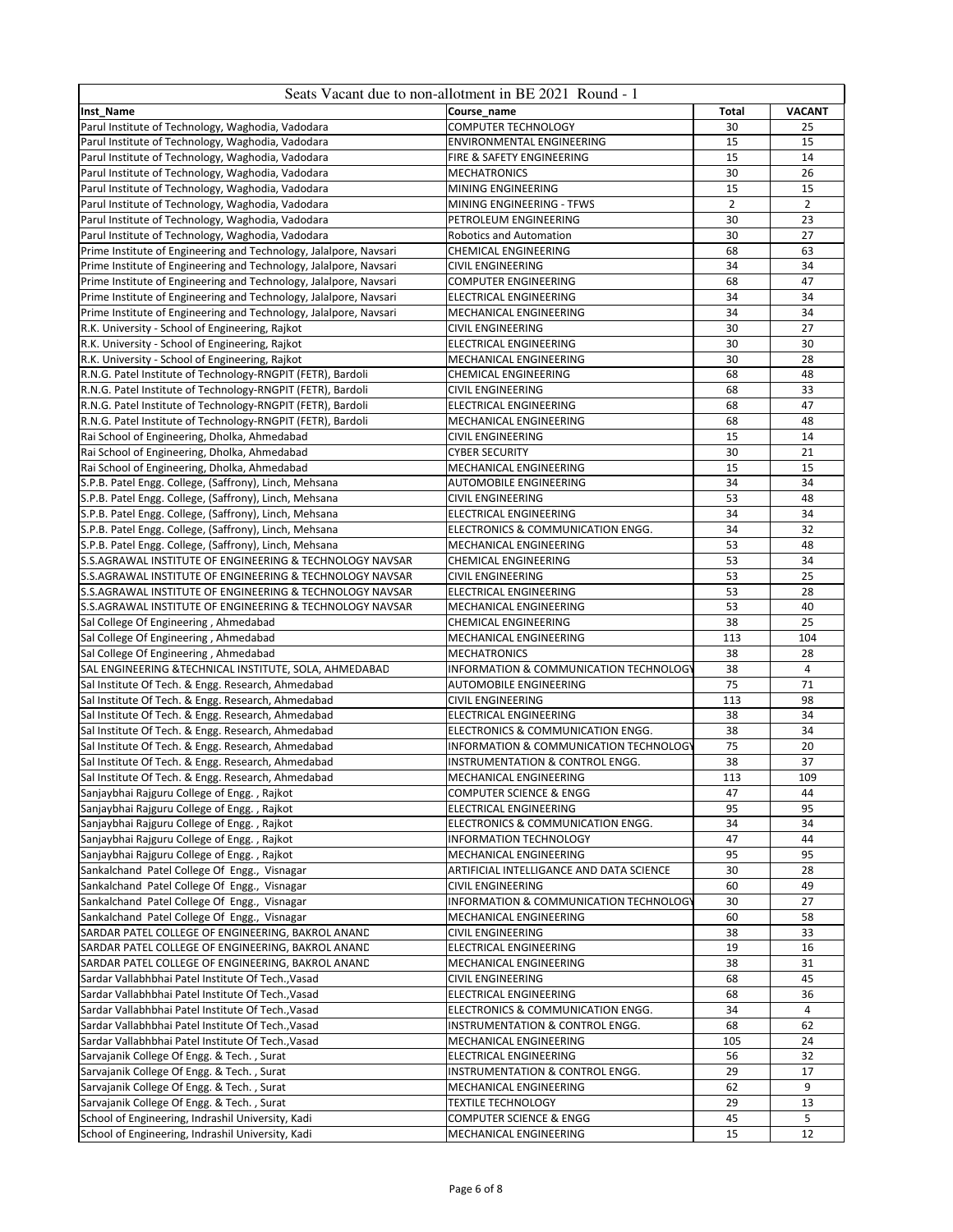| Inst_Name<br>Course_name<br><b>VACANT</b><br>Total                                                                                                                                                      |  |
|---------------------------------------------------------------------------------------------------------------------------------------------------------------------------------------------------------|--|
| SCHOOL OF SCIENCE & ENGINEERING., Navrachana University, Vadodara<br><b>CIVIL ENGINEERING</b><br>19<br>16                                                                                               |  |
| 19<br>13<br>SCHOOL OF SCIENCE & ENGINEERING., Navrachana University, Vadodara<br>ELECTRICAL & ELECTRONICS                                                                                               |  |
| 19<br>16<br>SCHOOL OF SCIENCE & ENGINEERING., Navrachana University, Vadodara<br>MECHANICAL ENGINEERING                                                                                                 |  |
| SCHOOL OF TECHNOLOGY, GSFC UNIVERSITY, VADODARA<br>Fire and Safety, Health, Environment<br>20<br>11                                                                                                     |  |
| SCHOOL OF TECHNOLOGY, GSFC UNIVERSITY, VADODARA<br>30<br>21<br>MECHANICAL ENGINEERING                                                                                                                   |  |
| 19<br>19<br>Shankersinh Vaghela Bapu Institute Of Tech., Unava, Gandhinagar<br><b>CIVIL ENGINEERING</b>                                                                                                 |  |
| Shankersinh Vaghela Bapu Institute Of Tech., Unava, Gandhinagar<br>19<br>19<br>ELECTRICAL ENGINEERING                                                                                                   |  |
| 19<br>19<br>Shankersinh Vaghela Bapu Institute Of Tech., Unava, Gandhinagar<br>ELECTRONICS & COMMUNICATION ENGG.                                                                                        |  |
| $\overline{2}$<br>38<br>Shankersinh Vaghela Bapu Institute Of Tech., Unava, Gandhinagar<br><b>INFORMATION TECHNOLOGY</b>                                                                                |  |
| Shankersinh Vaghela Bapu Institute Of Tech., Unava, Gandhinagar<br>19<br>19<br>MECHANICAL ENGINEERING                                                                                                   |  |
| Shantilal Shah Engineering College, Bhavnagar<br><b>CIVIL ENGINEERING</b><br>142<br>53<br>34<br>36<br>Shantilal Shah Engineering College, Bhavnagar<br>INSTRUMENTATION & CONTROL ENGG.                  |  |
| Shantilal Shah Engineering College, Bhavnagar<br>MECHANICAL ENGINEERING<br>108<br>54                                                                                                                    |  |
| SHREE DHANVANTARY COLLEGE OF ENGINEERING & TECHNOLOGY, KIM<br>37<br>CHEMICAL ENGINEERING (GREEN TECHNOLOGY AI<br>38                                                                                     |  |
| 38<br>19<br>SHREE DHANVANTARY COLLEGE OF ENGINEERING & TECHNOLOGY, KIM<br>COMPUTER SCIENCE & ENGINEERING (INTERNET C                                                                                    |  |
| SHREE PANDIT NATHULALJI VYAS TECHNICAL CAMPUS, SURENDRANAGAR<br>120<br>120<br><b>CIVIL ENGINEERING</b>                                                                                                  |  |
| 6<br>$\overline{2}$<br>SHREE PANDIT NATHULALJI VYAS TECHNICAL CAMPUS, SURENDRANAGAR<br><b>CIVIL ENGINEERING - TFWS</b>                                                                                  |  |
| SHREE PANDIT NATHULALJI VYAS TECHNICAL CAMPUS, SURENDRANAGAR<br>240<br>233<br><b>COMPUTER ENGINEERING</b>                                                                                               |  |
| SHREE PANDIT NATHULALJI VYAS TECHNICAL CAMPUS, SURENDRANAGAR<br>60<br>59<br><b>ELECTRICAL ENGINEERING</b>                                                                                               |  |
| 3<br>3<br>SHREE PANDIT NATHULALJI VYAS TECHNICAL CAMPUS, SURENDRANAGAR<br>ELECTRICAL ENGINEERING - TFWS                                                                                                 |  |
| SHREE PANDIT NATHULALJI VYAS TECHNICAL CAMPUS, SURENDRANAGAR<br>240<br>236<br><b>INFORMATION TECHNOLOGY</b>                                                                                             |  |
| SHREE PANDIT NATHULALJI VYAS TECHNICAL CAMPUS, SURENDRANAGAR<br>MECHANICAL ENGINEERING<br>120<br>120                                                                                                    |  |
| 5<br>6<br>SHREE PANDIT NATHULALJI VYAS TECHNICAL CAMPUS, SURENDRANAGAR<br>MECHANICAL ENGINEERING - TFWS                                                                                                 |  |
| 32<br>SHREE SWAMINARAYAN INSTITUTE OF TECHNOLOGY, BHAT, GANDHINAGA<br><b>NCIVIL ENGINEERING</b><br>38                                                                                                   |  |
| SHREE SWAMINARAYAN INSTITUTE OF TECHNOLOGY, BHAT, GANDHINAGA MECHANICAL ENGINEERING<br>38<br>32                                                                                                         |  |
| 29<br>29<br>Shri J M Sabva Institute Of Engineering And Technology, Botad<br><b>CIVIL ENGINEERING</b>                                                                                                   |  |
| 19<br>Shri J M Sabva Institute Of Engineering And Technology, Botad<br>19<br><b>COMPUTER ENGINEERING</b>                                                                                                |  |
| Shri J M Sabva Institute Of Engineering And Technology, Botad<br>19<br>19<br>ELECTRICAL ENGINEERING                                                                                                     |  |
| 28<br>28<br>Shri J M Sabva Institute Of Engineering And Technology, Botad<br>MECHANICAL ENGINEERING                                                                                                     |  |
| Shri Labhubhai Trivedi Institute Of Engineering And Technology, Rajkot<br><b>CIVIL ENGINEERING</b><br>125<br>118                                                                                        |  |
| Shri Labhubhai Trivedi Institute Of Engineering And Technology, Rajkot<br>5<br><b>COMPUTER SCIENCE &amp; ENGG</b><br>58                                                                                 |  |
| 58<br>55<br>Shri Labhubhai Trivedi Institute Of Engineering And Technology, Rajkot<br>ELECTRICAL ENGINEERING                                                                                            |  |
| Shri Labhubhai Trivedi Institute Of Engineering And Technology, Rajkot<br>125<br>122<br>MECHANICAL ENGINEERING                                                                                          |  |
| 58<br>Shri Sadvidhya Mandal Institute Of Tech., Bharuch<br><b>CIVIL ENGINEERING</b><br>63                                                                                                               |  |
| 29<br>28<br>Shri Sadvidhya Mandal Institute Of Tech., Bharuch<br>ELECTRICAL ENGINEERING<br><b>INFORMATION TECHNOLOGY</b><br>14                                                                          |  |
| Shri Sadvidhya Mandal Institute Of Tech., Bharuch<br>63<br>Shri Sadvidhya Mandal Institute Of Tech., Bharuch<br>MECHANICAL ENGINEERING<br>29<br>29                                                      |  |
| 34<br>34<br>Shri Satsangi Saketdham `Ram Ashram` Group Of Institutions, Vadasma<br>AUTOMOBILE ENGINEERING                                                                                               |  |
| Shri Satsangi Saketdham `Ram Ashram` Group Of Institutions, Vadasma<br>135<br>130<br><b>CIVIL ENGINEERING</b>                                                                                           |  |
| Shri Satsangi Saketdham `Ram Ashram` Group Of Institutions, Vadasma<br><b>COMPUTER SCIENCE &amp; ENGG</b><br>34<br>31                                                                                   |  |
| 64<br>Shri Satsangi Saketdham `Ram Ashram` Group Of Institutions, Vadasma<br>68<br>ELECTRICAL ENGINEERING                                                                                               |  |
| Shri Satsangi Saketdham `Ram Ashram` Group Of Institutions, Vadasma<br>MECHANICAL ENGINEERING<br>135<br>135                                                                                             |  |
| Shri Satsangi Saketdham `Ram Ashram` Group Of Institutions, Vadasma<br><b>MECHATRONICS</b><br>34<br>34                                                                                                  |  |
| Shri Sitaram N Patel Inst. Of Tech. & Res. (Vidhyabharti Trust), Umrakh<br><b>CHEMICAL ENGINEERING</b><br>68<br>22                                                                                      |  |
| Shri Sitaram N Patel Inst. Of Tech. & Res. (Vidhyabharti Trust), Umrakh<br>9<br><b>CIVIL ENGINEERING</b><br>135                                                                                         |  |
| Shri Sitaram N Patel Inst. Of Tech. & Res. (Vidhyabharti Trust), Umrakh<br>ELECTRICAL ENGINEERING<br>135<br>10                                                                                          |  |
| Shri Sitaram N Patel Inst. Of Tech. & Res. (Vidhyabharti Trust), Umrakh<br>MECHANICAL ENGINEERING<br>135<br>83                                                                                          |  |
| Shri Swami Atmanand Saraswati Institute Of Tech., Surat<br>91<br>81<br><b>CIVIL ENGINEERING</b>                                                                                                         |  |
| Shri Swami Atmanand Saraswati Institute Of Tech., Surat<br><b>ELECTRICAL ENGINEERING</b><br>29<br>27                                                                                                    |  |
| 24<br>Shri Swami Atmanand Saraswati Institute Of Tech., Surat<br>ELECTRONICS & COMMUNICATION ENGG.<br>15                                                                                                |  |
| Shri Swami Atmanand Saraswati Institute Of Tech., Surat<br>MECHANICAL ENGINEERING<br>58<br>38                                                                                                           |  |
| Shroff S.R. Rotary Inst. Of Chemical Technology, Vatatia, Bharuch<br>19<br><b>Chemical Technology</b><br>8                                                                                              |  |
| 19<br>Shroff S.R. Rotary Inst. Of Chemical Technology, Vatatia, Bharuch<br><b>ELECTRICAL ENGINEERING</b><br>10                                                                                          |  |
| Shroff S.R.Rotary Inst. Of Chemical Technology, Vatatia, Bharuch<br>Environmental Science & Technology<br>38<br>23                                                                                      |  |
| 19<br>Shroff S.R. Rotary Inst. Of Chemical Technology, Vatatia, Bharuch<br><b>MECHANICAL ENGINEERING</b><br>13                                                                                          |  |
| 62<br>55<br>Sigma Institute Of Engg., Bakrol<br>CHEMICAL ENGINEERING (GREEN TECHNOLOGY AI                                                                                                               |  |
| Sigma Institute Of Engg., Bakrol<br><b>CIVIL ENGINEERING</b><br>62<br>57                                                                                                                                |  |
| Sigma Institute Of Engg., Bakrol<br>ELECTRICAL ENGINEERING<br>62<br>61                                                                                                                                  |  |
| Sigma Institute Of Engg., Bakrol<br>31<br>31<br>ELECTRONICS & COMMUNICATION ENGG.                                                                                                                       |  |
| Sigma Institute Of Engg., Bakrol<br>62<br>20<br>INFORMATION TECHNOLOGY                                                                                                                                  |  |
| Sigma Institute Of Engg., Bakrol<br>MECHANICAL ENGINEERING<br>62<br>61<br>24                                                                                                                            |  |
| Silver Oak College Of Engg., & Tech. (WITHIN AMHEDABAD MUNICIPAL COFAERONAUTICAL ENGINEERING<br>30<br>Silver Oak College Of Engg., & Tech. (WITHIN AMHEDABAD MUNICIPAL CORCIVIL ENGINEERING<br>60<br>56 |  |
| Silver Oak College Of Engg., & Tech. (WITHIN AMHEDABAD MUNICIPAL CORCOMPUTER ENGINEERING (CLOUD COMPUTING)<br>60<br>47                                                                                  |  |
| Silver Oak College Of Engg., & Tech. (WITHIN AMHEDABAD MUNICIPAL CORCOMPUTER SCIENCE & BIOSCIENCES<br>86<br>180                                                                                         |  |
| Silver Oak College Of Engg., & Tech. (WITHIN AMHEDABAD MUNICIPAL CORComputer Science & Engineering with Specialisatic<br>120<br>31                                                                      |  |